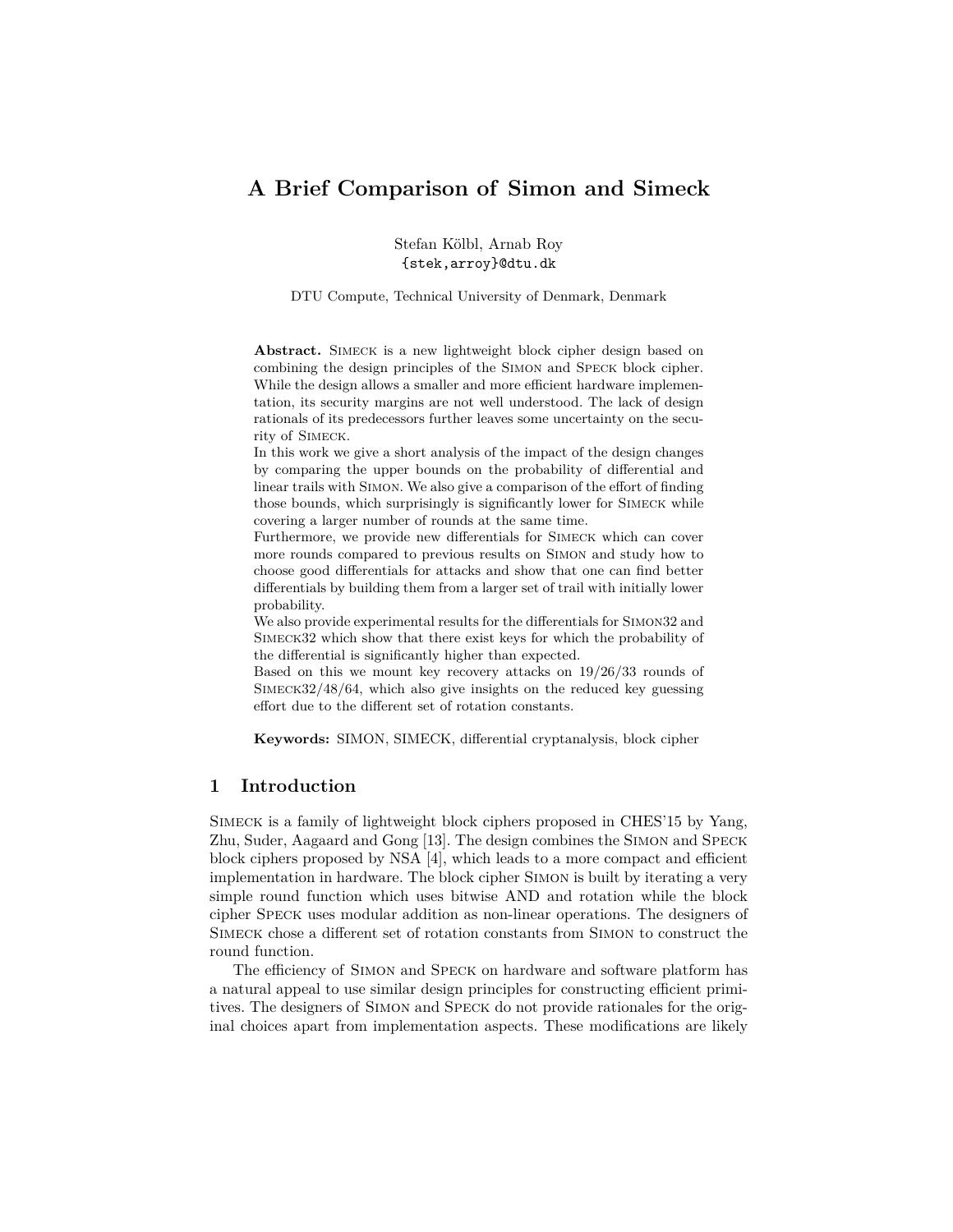to have an impact on the security margins, which often are already small for lightweight designs and can be a delicate issue. Hence it is important to understand the effect of the parameter change on the security of Simon like design.

The Simon block cipher family has been studied in various paper [1, 2, 5, 9, 10, 12] and the attacks covering the most rounds are based on differential and linear cryptanalysis, which therefore will also be the focus of this work. However very few analyses [7] was done to study the choice of parameters for Simon and Speck and their effect on the security of these block ciphers.

**Our Results** In this paper we give a first analysis on the impact of these design changes by comparing the bounds for differential and linear trails with the corresponding variants of Simon. An unexpected advantage for Simeck is, that it takes significantly less time to find those while also covering more rounds (see Table 1). Additionally we investigate strategies to find differentials which have a high probability and are more suitable for efficient attacks.

Surprisingly, we can find differentials with higher probability for Simeck32 by not using the input and output difference from the best differential trails. Furthermore, we also provide new differentials which cover 4 and 5 additional rounds for Simeck48 and Simeck64 respectively which also have a slightly higher probability compared to previous results on Simon.

We verified the estimated probability with experiments for both Simon32 and Simeck32 to confirm our model and also noticed that for some keys a surprisingly large number of valid pairs can be found.

This is followed by key-recovery attacks for reduced round versions of Simeck (see Table 6). These attacks are similar to previous work [5] done on Simon and give insight into the lower complexity for the key recovery process for Simeck as we need to guess fewer key bits.

| Table 1: A comparison between the number of rounds for which upper bounds on          |
|---------------------------------------------------------------------------------------|
| the probability of differential and linear trails exist, the probability of differen- |
| tials utilized in attacks and the best differential attacks on SIMON and SIMECK.      |
| Results contributed by this work are marked in bold.                                  |

| Cipher       | Rounds | Upper Bounds |        |        | Differentials                  | Key Recovery |  |
|--------------|--------|--------------|--------|--------|--------------------------------|--------------|--|
|              |        | differential | linear | Rounds | $Pr(\alpha \rightarrow \beta)$ |              |  |
| SIMON32/64   | 32     | 32           | 32     | 13     | $2^{-28.79}$ [5]               | 21[11]       |  |
| SIMECK32/64  | 32     | 32           | 32     | 13     | $2^{-27.28}$                   | 22 [8]       |  |
| SIMON48/96   | 36     | 19           | 20     | 16     | $2^{-44.65}$<br>[10]           | 24[11]       |  |
| SIMECK48/96  | 36     | 36           | 36     | 20     | $2^{-43.65}$                   | 26 [8]       |  |
| SIMON64/128  | 44     | 15 [7]       | 17     | 21     | $2^{-60.21}$<br>[10]           | 29[11]       |  |
| SIMECK64/128 | 44     | 40           | 41     | 26     | $2^{-60.02}$                   | 35 [8]       |  |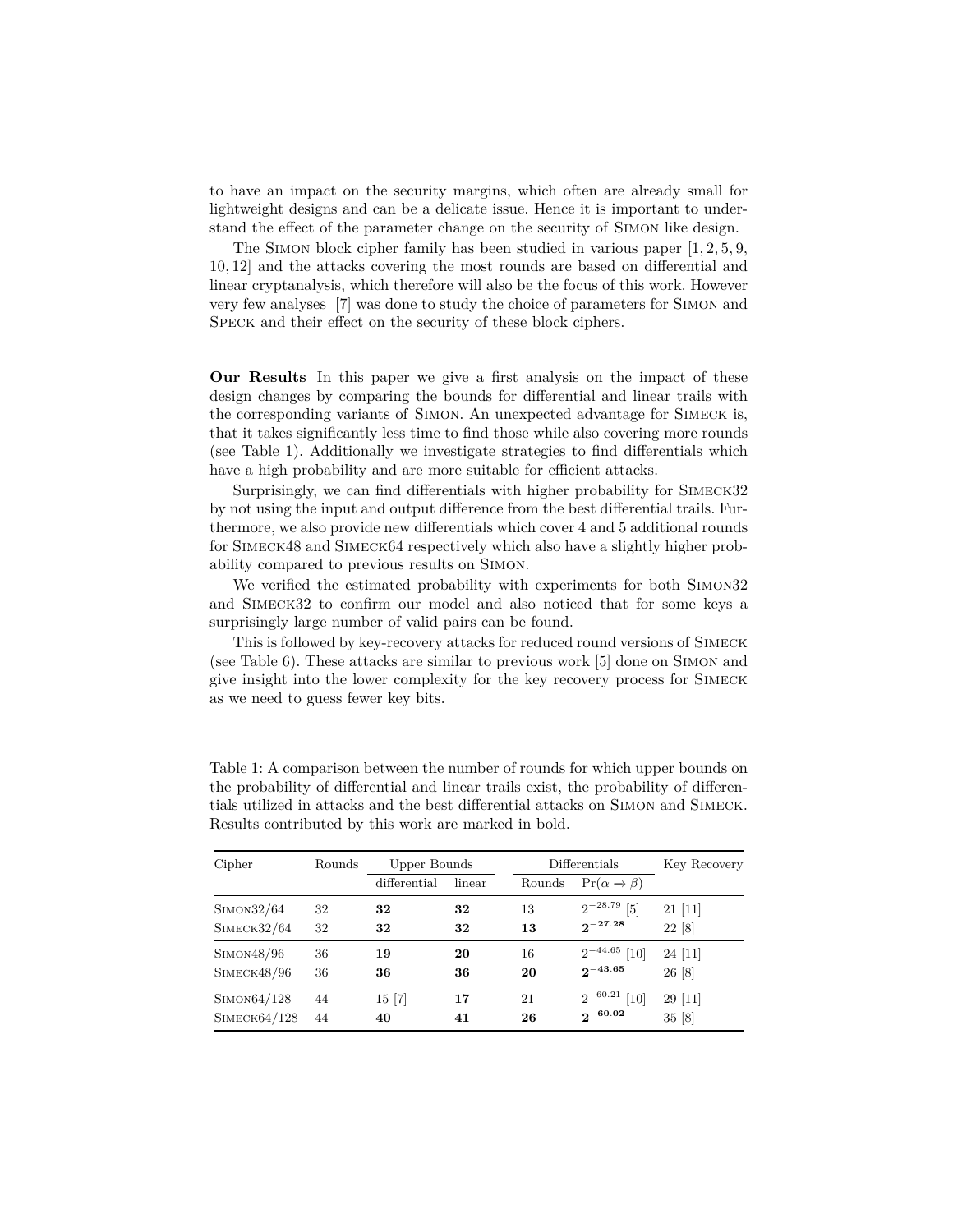# **2 The Simeck Block Cipher**

SIMECK2n is a family of block ciphers with *n*-bit word size, where  $n = 16, 24, 32$ . Each variant has a block size of 2*n* and key size of 4*n* giving the three variants of Simeck: Simeck32/64, Simeck48/96 and Simeck64/128. As for each block size there is only one key size we will omit the key size usually.



Fig. 1: The round function of Simeck.

The block cipher is based on the *Feistel* construction and the round function  $f$  is the same as in SIMON apart from using  $(5, 0, 1)$  for the rotation constants (as depicted in Figure 1). The key-schedule on the other hand is similar to Speck, reusing the round function to update the keys. The key *K* is split into four words  $(t_2, t_1, t_0, k_0)$  and the round keys  $k_0, \ldots, k_{r-1}$  are given by:

$$
k_{i+1} = t_i
$$
  
\n
$$
t_{i+3} = k_i \oplus f(t_i) \oplus C
$$
\n(1)

### **3 Preliminaries**

Differential cryptanalysis is a powerful tool for analyzing block ciphers using a chosen plaintext attack. The idea is to find a correlation between the difference of a pair of plaintexts and the corresponding pair of ciphertexts. Resistance to differential cryptanalysis is an important design criteria but it is difficult, especially for designs like Simon, to proof the resistance against it.

**Definition 1.** *A* differential trail *Q is a sequence of difference patterns*

$$
Q = (\alpha_0 \xrightarrow{f_0} \alpha_1 \xrightarrow{f_1} \cdots \alpha_{r-1} \xrightarrow{f_{r-1}} \alpha_r). \tag{2}
$$

In general, as the key is unknown to an attacker, we are interested in the probability that a random pair of inputs follows such a differential trail and the goal for the attacker is to find a correlation between input and output difference with high probability.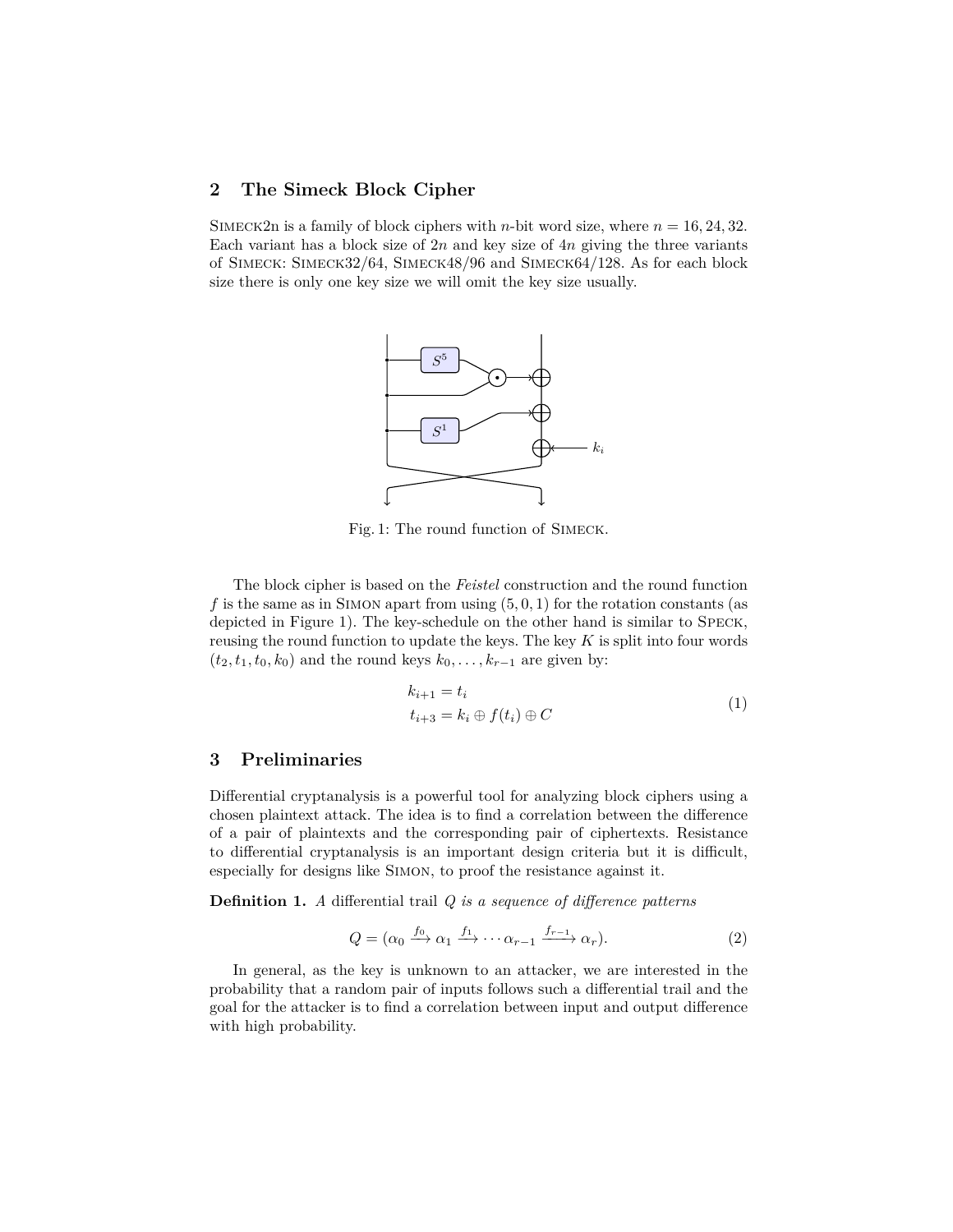**Definition 2.** *The probability of a differential trail Q is defined as*

$$
\Pr(\alpha_0 \xrightarrow{f_0} \alpha_1 \xrightarrow{f_1} \cdots \alpha_{r-1} \xrightarrow{f_{r-1}} \alpha_r) = \prod_{t=0}^{r-1} \Pr(\alpha_t \to \alpha_{t+1})
$$
(3)

*and gives the probability that a random input follows the differential trail. The last equality holds if we assume independent rounds.*

In most attack scenarios we are not interested in the probability of a differential trail, as we are only interested in the input difference  $\alpha_0$  and the output difference  $\alpha_r$ , but not what happens in between.

**Definition 3.** *The probability of a* differential *is the sum of all r round differential trails*

$$
\Pr(\alpha_0 \xrightarrow{f} \alpha_r) = \sum_{\alpha_1, \dots, \alpha_{r-1}} (\alpha_0 \xrightarrow{f_0} \alpha_1 \xrightarrow{f_1} \dots \alpha_{r-1} \xrightarrow{f_{r-1}} \alpha_r)
$$
(4)

*which have the same input and output difference.*

### **4 Analysis of Simon and Simeck**

In [7] the differential and linear properties of Simon were studied, including variants using a different set of rotation constants. Following up on this work, we can use the same methods to analyze the round function of Simeck. This allows us to find lower bounds for the probability of a differential trail resp. square correlation of a linear trail for a given number of rounds.

#### **4.1 Diffusion**

An important criteria for the quality of a round function in a block cipher is the amount of diffusion it provides, i.e. how many rounds *r* it takes until each bit at the input effects all bits of the output. For Simon this was already studied in [7] for the whole parameter set and we only explicitly state the comparison to Simeck here in Table 2.

Table 2: Number of rounds required for full diffusion.

| Wordsize      | $32$ -bit | 48-bit   | 64-bit    |
|---------------|-----------|----------|-----------|
| <b>SIMON</b>  | 7 Rounds  | 8 Rounds | 9 Rounds  |
| <b>SIMECK</b> | 8 Rounds  | 9 Rounds | 11 Rounds |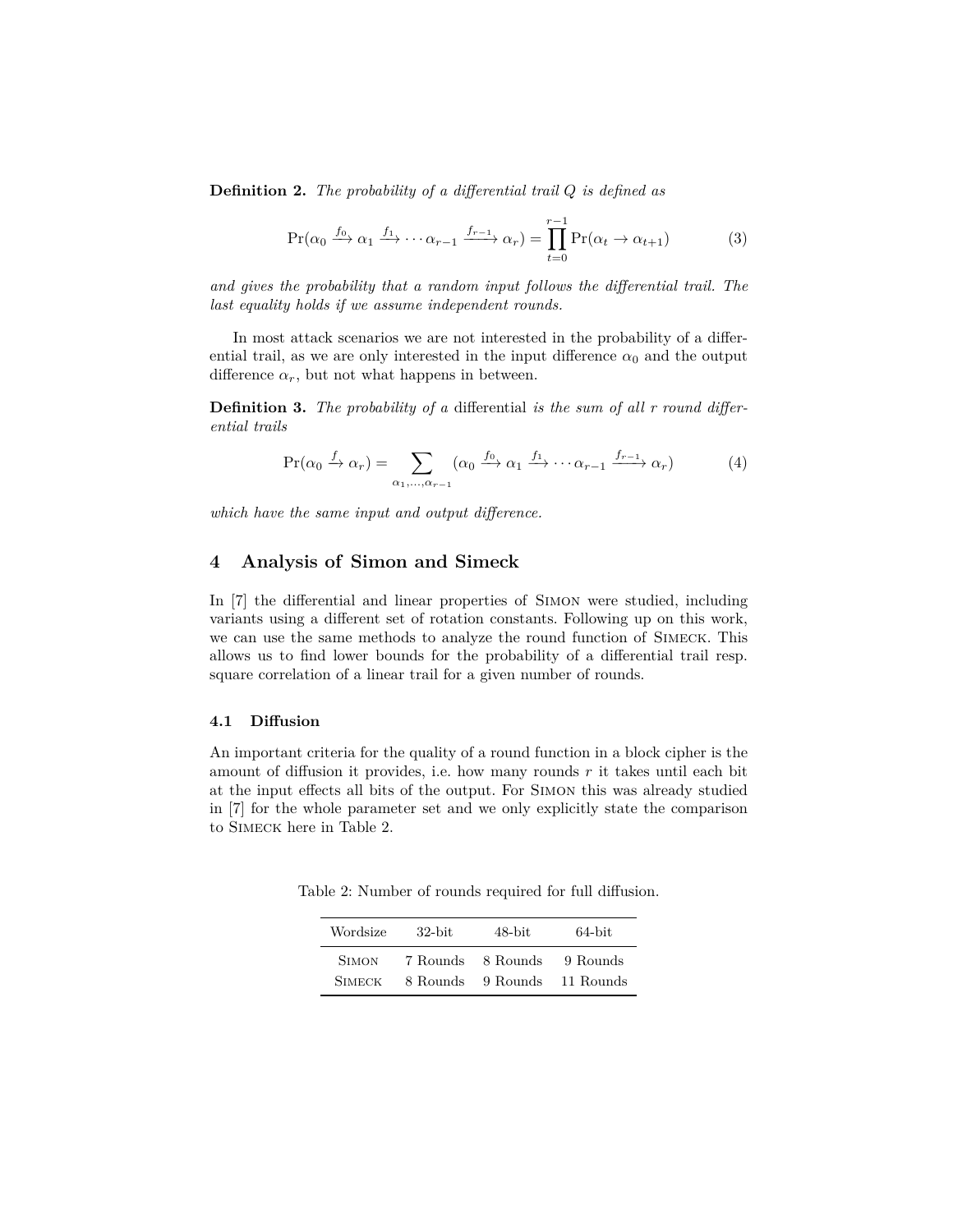#### **4.2 Bounds on the best differential trails**

We carried out experiments for the parameter set of  $\text{SIMECK}$  using  $\text{CryptoSMT}^1$ to find the optimal differential and linear trails for Simeck32, Simeck48 and Simeck64 and compare it with the results on Simon. The results of this experiment are given in Figure 2. The bounds on the square correlation for linear trails are given in the Appendix.



Fig. 2: Lower bounds on the probability of the best differential trails for variants of Simon and Simeck. For the different variants of Simeck the bounds are the same.

While the bounds for Simon32 and Simeck32 are still comparable we noticed a significant difference for the larger variants. While the required number of rounds for SIMON48, such that the probability of the best trail is less than  $2^{-48}$ , is 16, Simeck48 achieves the same property only after 20 rounds. It is also interesting to note that the bounds for the different word sizes of Simeck are the same, which is not the case for Simon.

In our experiments we noticed that the different set of rotation constants plays a huge role in the running time of the SMT solver. For instance finding the bounds in Figure 2 took 51 hours for SIMON32 and 10 hours for SIMECK32<sup>2</sup>. Especially for larger block sizes it allows us to provide bounds for a significant larger number of rounds including full Simeck48. For Simon64 computing the bounds up to 15 rounds takes around 19 hours, while the same process only

<sup>1</sup> CryptoSMT https://github.com/kste/cryptosmt Version: 70794d83

 $^{2}$  Using Boolector 2.0.1. running on an Intel Xeon X5650 2.66GHz 48GB RAM (1 core).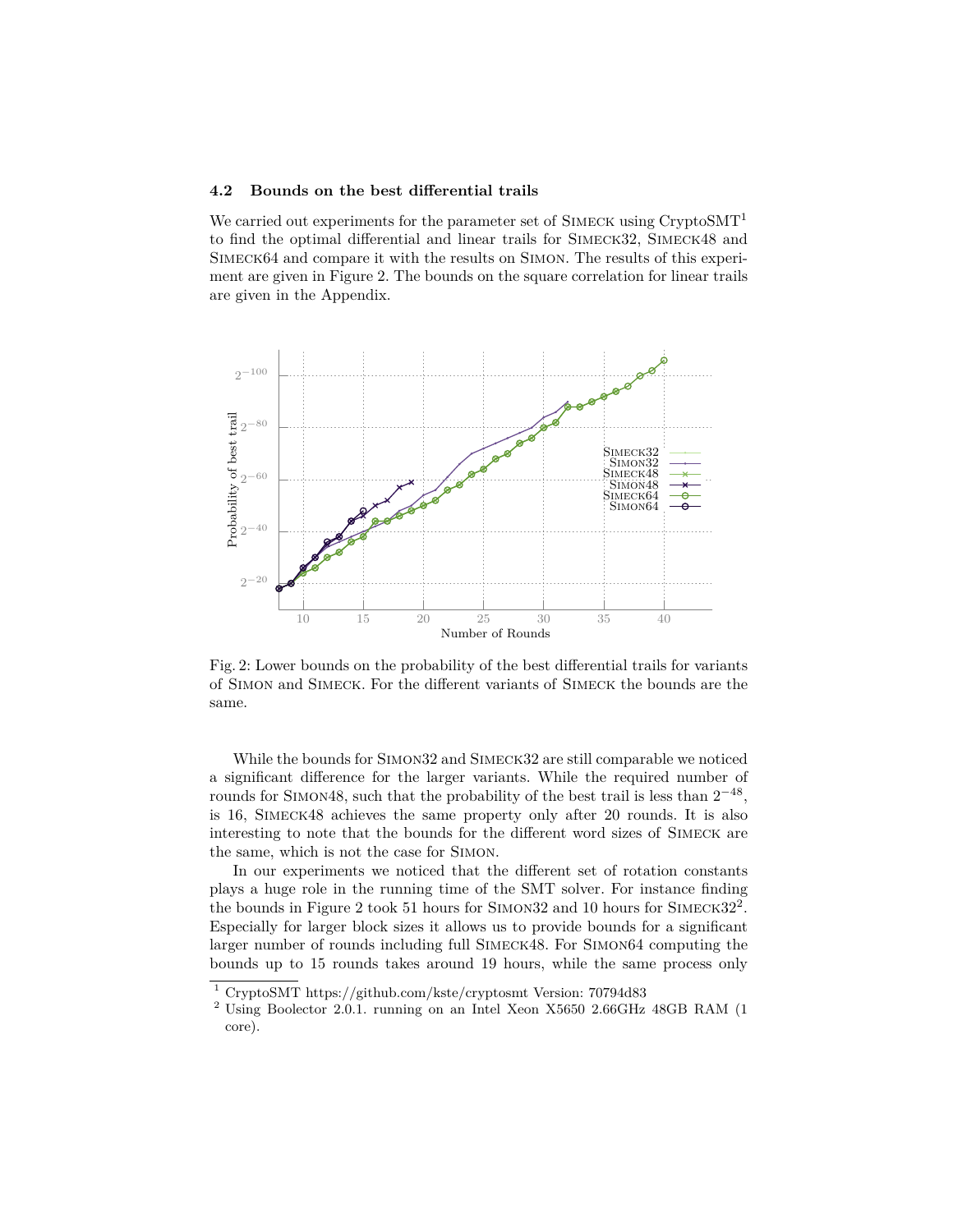takes around 30 minutes for Simeck64. We computed the bounds for Simeck64 up to round 40 in around 53 hours.

#### **4.3 Differential effect in Simon and Simeck**

As noted in previous works Simon shows a strong differential resp. linear hull effect, which invalidates an often made assumption that the probability of the best trail can be used to estimate the probability of the best differential. Therefore bounds on differential and linear trails have to be treated with caution. The choice of constants for Simon-like round functions also plays a role in this as shown in [7].

One approach to find good differentials is to first find the best trail for a given number of rounds of Simeck using CryptoSMT [6] and then find a large set of trails with the same input and output difference. However, as we will see later this will not always give the highest probability differential. The results of these experiments are summarized in Table 3.

If we compare those with previous results on Simon we can cover more rounds. The best previous differential attack by Wang, Wang, Jia and Zhao [11] utilizes a 13-round differential for Simon32, a 16-round differential for Simon48 and a 21-round differential for Simon64. We show that with the same or slightly better probability (Table 1) differentials can be found for a higher number of rounds for both Simeck48 and Simeck64.

Table 3: Overview of the differentials we found for Simeck which can likely be used to mount attacks. The probability is given by summing up all trails up to probability 2 max taking a time *T*.

| Cipher               | <b>Rounds</b> | $Q = (\alpha \rightarrow \beta)$                | $\log_2(p)$ | max    | T                |
|----------------------|---------------|-------------------------------------------------|-------------|--------|------------------|
| SIMECK32             | 13            | $(8000, 4011) \rightarrow (4000, 0)$            | $-27.28$    | $-49$  | 17h              |
| SIMECK48             | 20            | $(20000, 450000) \rightarrow (30000, 10000)$    | $-43.65$    | $-98$  | 135h             |
| SIMECK48             | 20            | $(400000, e00000) \rightarrow (400000, 200000)$ | $-43.65$    | $-74$  | 93h              |
| SIMECK48             | 21            | $(20000, 470000) \rightarrow (50000, 20000)$    | $-45.65$    | $-100$ | 130h             |
| SIMECK <sub>64</sub> | 25            | $(2,40000007) \rightarrow (40000045,2)$         | $-56.78$    | $-90$  | 110h             |
| SIMECK <sub>64</sub> | 26            | $(0, 4400000) \rightarrow (8800000, 400000)$    | $-60.02$    | $-121$ | 120 <sub>h</sub> |

While we let our experiments run for a few days, the probability only improves marginally after a short time. For instance, for Simeck32 and Simeck48 the estimates after three minutes are only  $2^{-2}$  lower than the final results and after two hours the improvements are very small. Some additional details on the differential utilized in the key-recovery attack on Simeck48 can be found in the Appendix 9, including the exact running times to obtain the results.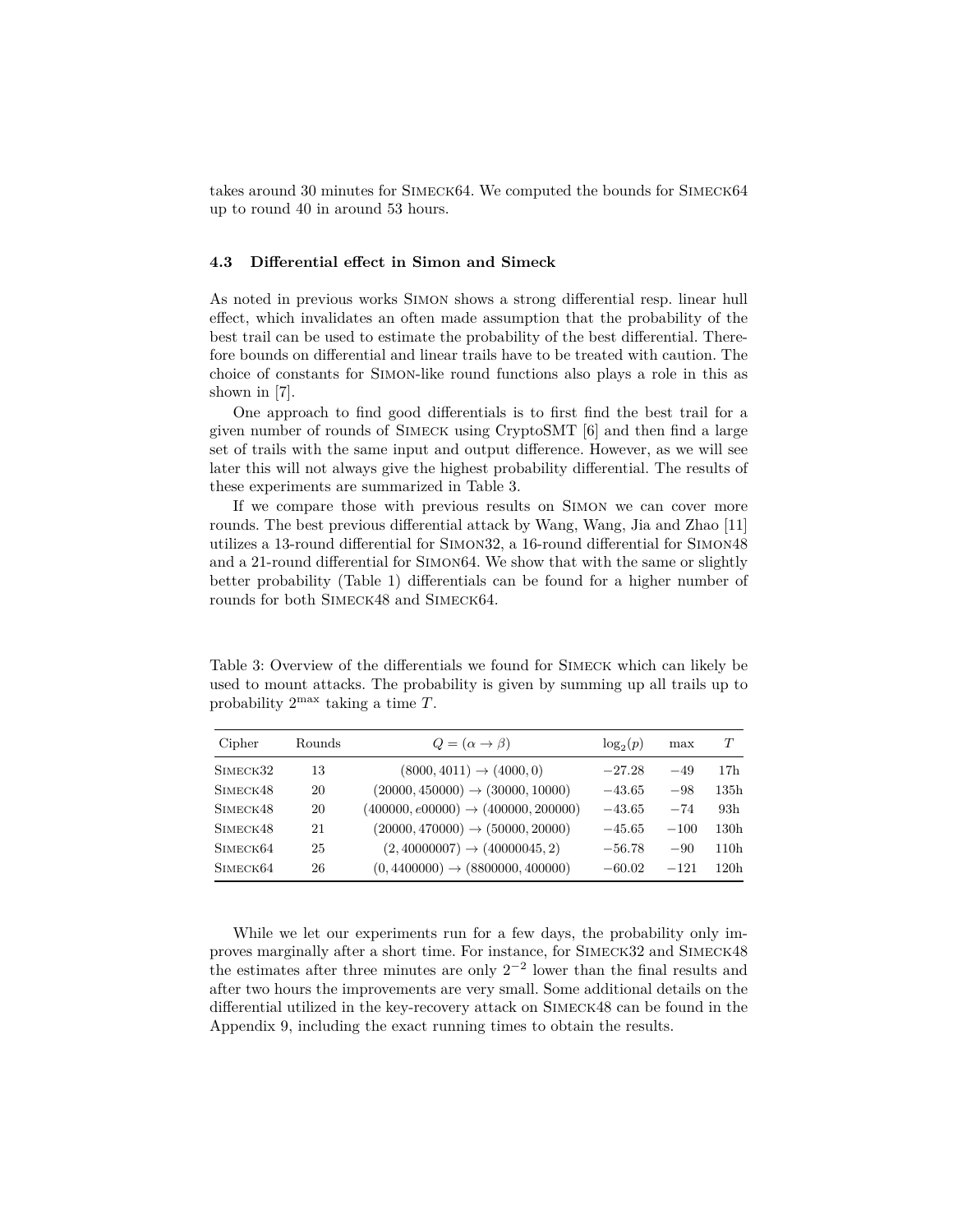#### **4.4 Choosing a good differential for attacks**

For an attack we want a differential with a high probability, but also the form of the input and output difference can have an influence on the resulting attack complexity. Ideally we want differentials with a sparse input/output difference resp. of the form  $(x, 0) \rightarrow (0, x)$ . When expanding such a differential it leads to a truncated differential with fewer unknown bits which reduces the complexity in the key recovery part of the attack as will be seen later.

The best differential trail of the form  $(x, 0) \rightarrow (0, x)$  only has a probability of  $2^{-42}$  for SIMECK32 resp.  $2^{-47}$  for SIMON32. The corresponding differential improves the probability to  $\approx 2^{-36.7}$ , but is still unlikely to be useful for an attack. If we relax the restriction and allow differentials of the form  $(x, x) \rightarrow (0, x)$ we can find differential trails with a probability of  $2^{-38}$  (the same bound exists for Simon32). However, the corresponding differentials still seem impractical for an attack. As both this approaches fail for finding good differentials we do not impose any restrictions on the form of the input resp. output difference of the differentials.

Table 4: Number of differential trails for 13-round Simeck32.

| $\Pr(\alpha \xrightarrow{f^{13}} \beta)$ | Trails |
|------------------------------------------|--------|
| $2^{-32}$                                | 640    |
| $2^{-33}$                                | 128    |
| $2^{-34}$                                | 31616  |
| $2^{-35}$                                | 49152  |

We looked at all 40 rotation invariant differentials constructed from the best differential trail with probability  $2^{-32}$  for SIMECK32 (see Table 4). There are only two possible distributions for the trails contributing to the differential, which we denote as Type 1 and Type 2 (see Figure 3 and Table 8). There are 8 trails of Type 1, all with at least one word having 0 difference, and the corresponding differential gives a slightly higher probability. For a list of these differentials see Table 7.

However, by expanding our search we could find a better differential. By not using the optimal differential trail we can find the differential  $(8000, 4011) \rightarrow$ (4000*,* 0) which has a higher probability even though the best trail contributing only has a probability of  $2^{-36}$ . This is due to the higher number of trails contributing to this specific differential (see Type 3 in Figure 3 respectively Table 8).

For 20-round Simeck48 the best trails with pattern only has a probability of  $2^{-62}$  and for  $(x, x) \rightarrow (0, x)$  it is  $2^{-54}$ . The corresponding differentials are not usable for an attack in this case. Therefore, we again do not impose any of these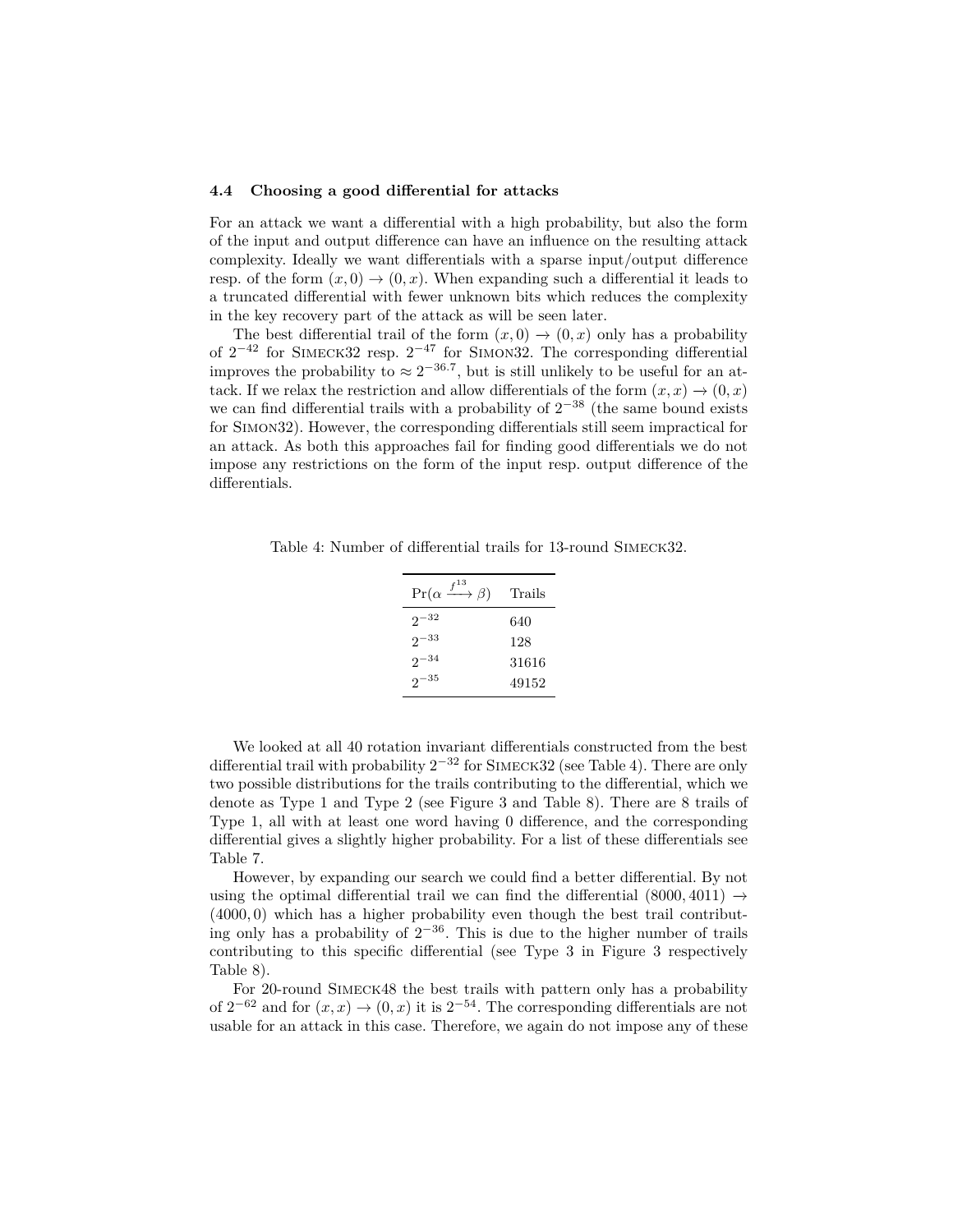

Fig. 3: Distribution of trails contributing to the differentials for 13 rounds of Simeck32 and the accumulated probability by summing up all trails up to a specific probability.

restrictions and use the 20-round trails with highest probability. For Simeck48 there are 768 such trails with a probability of  $2^{-50}$  (32 rotation invariant) and we choose the one where the input and output difference is most sparse.

For Simeck64 the best differentials we found are also based on the best trail and given in Table 3.

#### **4.5 Experimental Verification**

While the previous approach can give a good estimate for the probability one can expect for a differential, it is not entirely clear how good these approximations are. As both Simon32 and Simeck32 allow us to run experiments on the full codebook we can verify the probabilities at least for these variants. For a random function we expect that the number of valid pairs are a Poisson distribution.

**Definition 4.** *Let X be a Poisson distributed random variable representing the number of pairs*  $(a, b)$  *with values in*  $\mathbb{F}_2^n$  *following a differential*  $Q = (\alpha \overset{f}{\rightarrow} \beta)$ *, that means*  $f(a) \oplus f(a \oplus \alpha) = \beta$ *, then* 

$$
\Pr(X = l) = \frac{1}{2} (2^n p)^l \frac{e^{-(2^n p)}}{l!}
$$
\n(5)

*where p is the probability of the differential.*

We ran experiments for both SIMON32 and SIMECK32 reduced to 13 rounds by encrypting the full code book for a large number of random keys. The differential we used for SIMON32 is  $(0, 40) \rightarrow (4000, 0)$ , which is also used in the best attack so far [11] and has an estimated probability of 2 <sup>−</sup>28*.*<sup>56</sup>. The expected number of valid pairs is  $\mathbf{E}(X) \approx 5.425$ . We encrypted the full code book using 202225 random master keys and counted the number of unique pairs. The full distribution is given in Figure 4. The distribution follows the model in Equation 5, but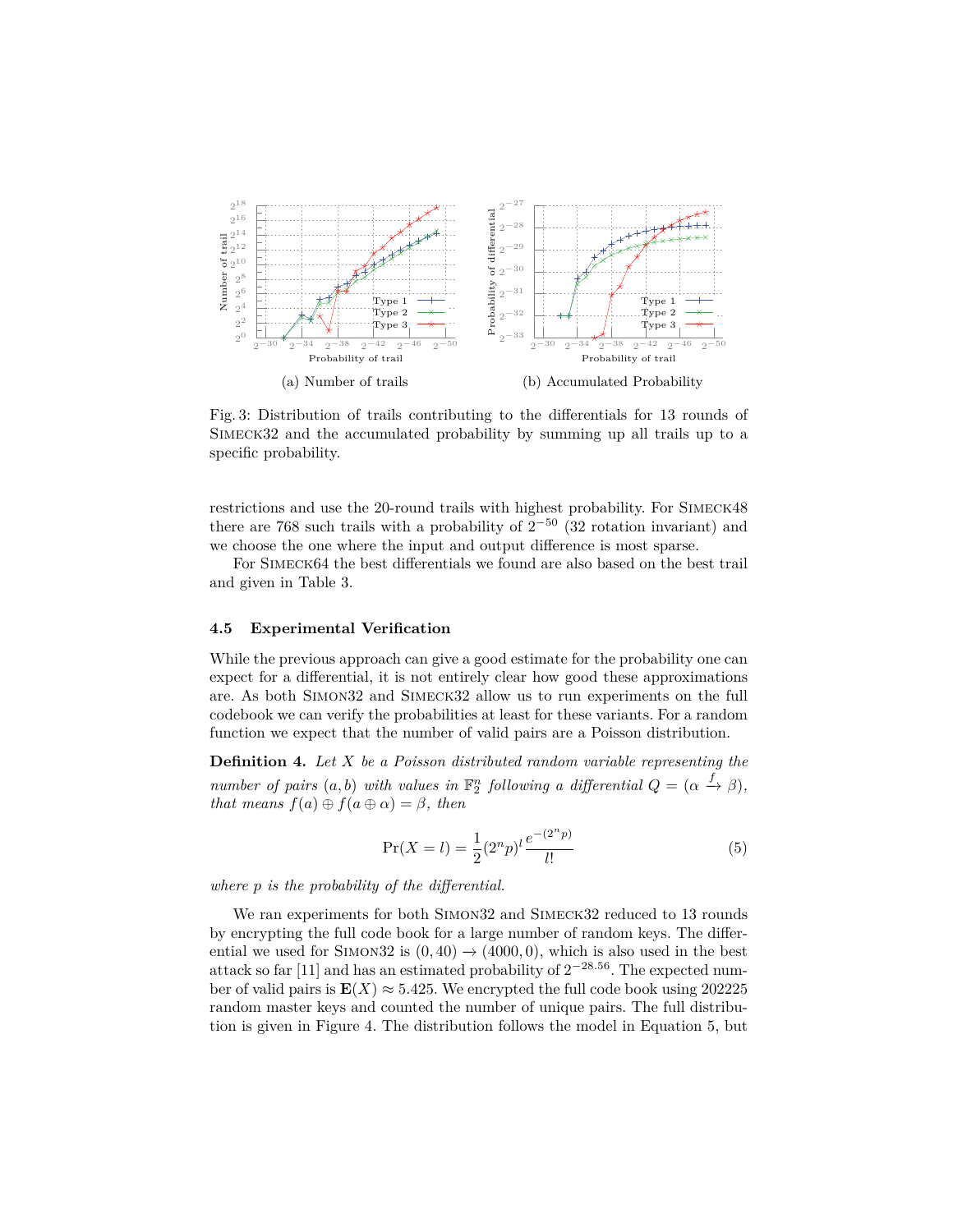

Fig. 4: Distribution of how many times we observe *l* valid pairs for the differential  $(0, 40) \xrightarrow{f^{13}} (4000, 0)$  for SIMON32 using a random key.

we observe some unusual high number of pairs for some keys. For example the key *K* = (*k*0*, k*1*, k*2*, k*3) = (8ec1*,* 1cf8*,* e84a*,* cee2) gives 1082 pairs following the differential. If 13 rounds of Simon32 would behave like a random function, this would only occur with an extremely low probability  $Pr(X = 1082) \ll 2^{-1000}$ .

For SIMECK32 we used the new differential  $(8000, 4011) \rightarrow (4000, 0)$  with  $E(X) \approx 13.175$ . Again, we encrypt the full code book for 134570 random keys and the distribution follows our model as can be seen in Figure 5. Similar, to Simon for some keys a surprisingly large number of valid pairs can be found. In both cases our method provides a good estimate for the probability of a



Fig. 5: Distribution of how many times we observe *l* valid pairs for the differential  $(8000, 4011) \xrightarrow{f^{13}} (4000, 0)$  for SIMECK32 using a random key.

differential and we can use Equation 5 for estimating the number of pairs.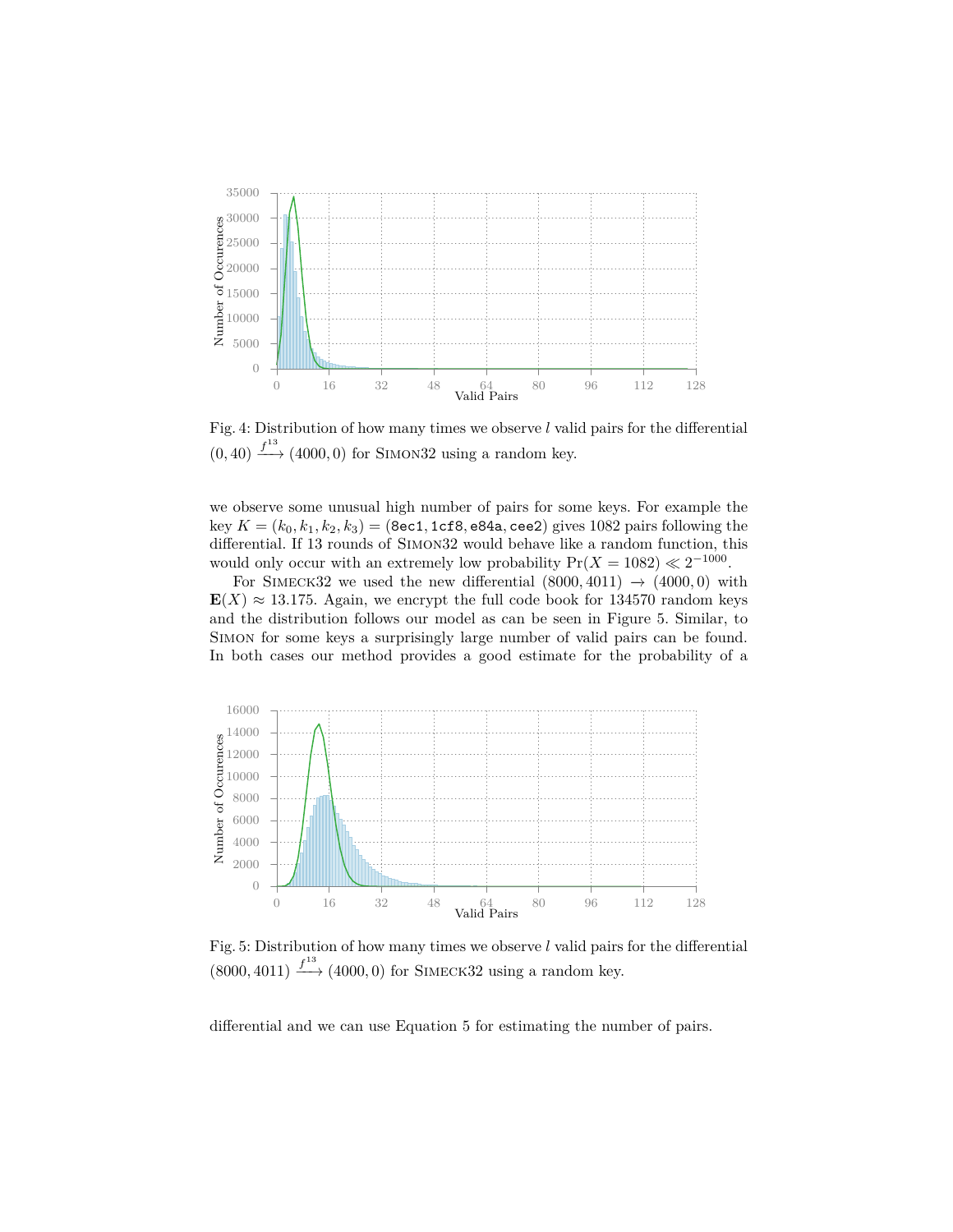# **5 Recovering the Key**

Table 5: Truncated differential obtained by extending  $(400000, e00000) \stackrel{20}{\rightarrow}$ (400000*,* 200000) in both directions until all bits are unknown.

| Round | $\Delta L$                  | $\varDelta R$               | $\ast$         | $\ast$         |
|-------|-----------------------------|-----------------------------|----------------|----------------|
| $-5$  | ***()***()****************  | ************************    | 22             | 24             |
| $-4$  | ***000000***0************   | ***()***()***************** | 17             | 22             |
| $-3$  | ***00000000000***0****1*    | ***000000***0************   | 11             | 17             |
| $-2$  | ***000000000000000***01     | ***00000000000***0****1*    | 6              | 11             |
| $-1$  | 111000000000000000000000    | ***000000000000000***01     | $\Omega$       | 6              |
| 0     | 010000000000000000000000    | 111000000000000000000000    | $\Omega$       | $\theta$       |
|       | 20 rounds                   |                             |                |                |
| 20    | 010000000000000000000000    | 001000000000000000000000    | $\Omega$       | $\theta$       |
| 21    | 1*100000000000000000*000    | 010000000000000000000000    | $\overline{2}$ | $\theta$       |
| 22    | ***000000000000*000***01    | 1*100000000000000000*000    | 7              | $\overline{2}$ |
| 23    | ***0000000*000***0****1*    | ***000000000000*000***01    | 12             | $\overline{7}$ |
| 24    | ***00*000***0************   | ***0000000*000***0****1*    | 18             | 12             |
| 25    | ***()***()***************** | ***00*000***0************   | 22             | 18             |
| 26    | ************************    | ***()***()****************  | 24             | 22             |

In the following subsection we describe the key recovery attack on Simeck48 based on the differential given in Table 3. Extending this differential both in forward and backward directions gives the truncated differential shown in Table 5 which will be used in the attack. The input difference to round  $r$  is denoted as *∆<sup>r</sup>* and *k<sup>r</sup>* denotes the round key for round *r*. The difference in the left resp. right part of the state we denote as  $\Delta L^r$  and  $\Delta R^r$ .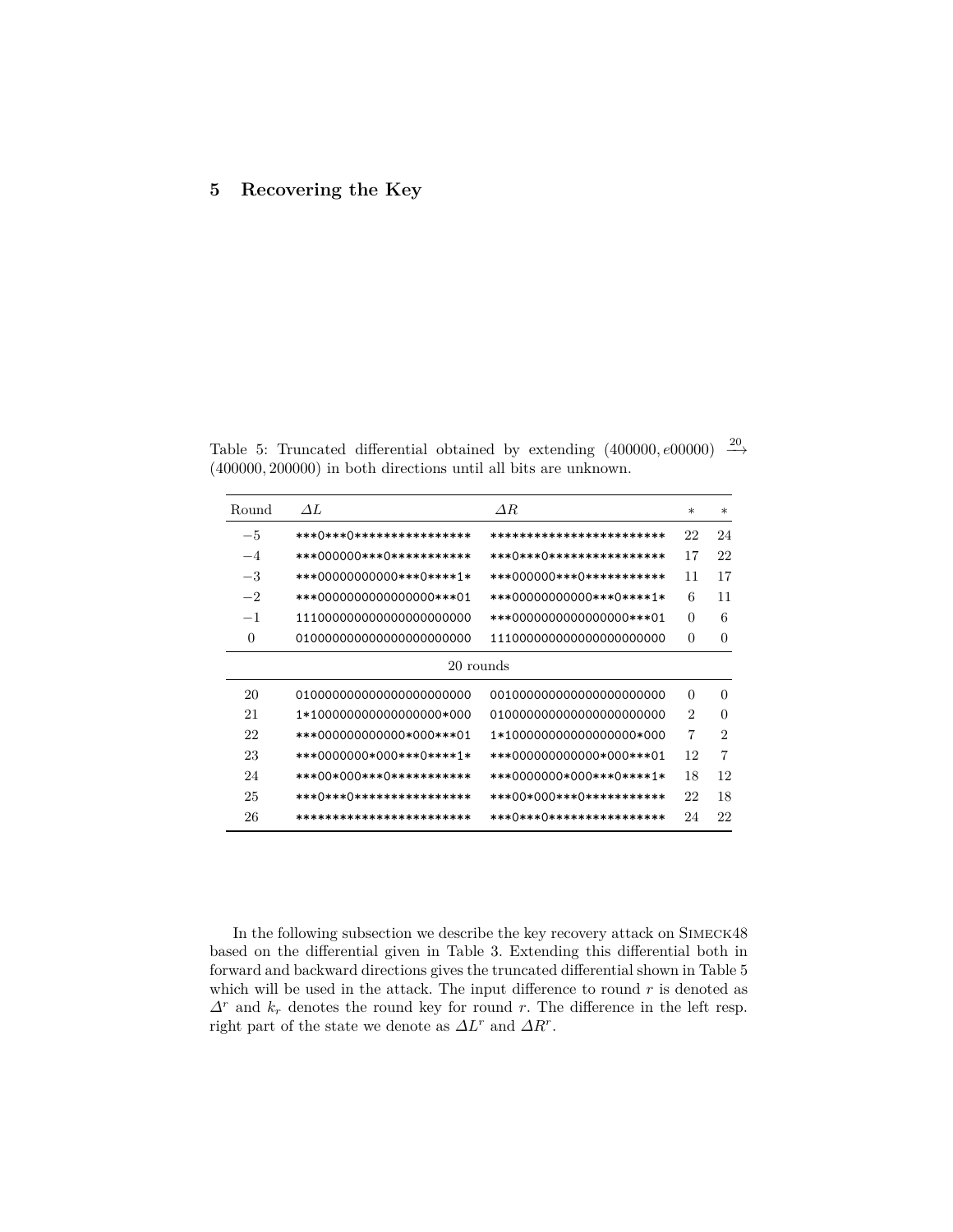#### **5.1 Attack on 26-round Simeck48**

Our attack on 26-round Simeck48 uses four 20-round differentials in a similar way as in [5]. Let D*<sup>i</sup>* denote the differentials

> $D_1: (400000, e00000) \xrightarrow{f^{20}} (400000, 200000)$  $D_2: (800000, c00001) \xrightarrow{f^{20}} (800000, 400000)$  $D_3: (000004, 00000e) \xrightarrow{f^{20}} (000004, 000002)$  $D_4: (000008, 00001c) \xrightarrow{f^{20}} (000008, 000004)$

each having probability  $\approx 2^{-44}$ . We add 4 rounds at the end and 2 rounds on top and obtain the truncated difference (see Table 5). The truncated difference at round 0 for each differential is given by

By identifying the unknown and known bit positions in these differentials we can construct a set of 2 <sup>30</sup> plaintext pairs where the bit positions corresponding to the aligned 0s in the truncated differentials are fixed to an arbitrary value for all plain-texts. By guessing 6 round key bits we can also identify the  $2^{31}$  pairs satisfying the difference  $(\Delta L^2, \Delta R^2)$  after the first two round encryption. Hence we can get 4 sets of  $2^{31}$  pairs of plain-texts where the difference is satisfied after the first two rounds of encryption. By varying the fixed bit positions we can get 4 sets of  $2^{46}$  pairs of plain-texts, each satisfying the difference after two rounds for each key guess.

Filtering the pairs First we encrypt the  $2^{46}$  plaintext pairs. Then we unroll the last round and use the truncated differential to verify if a pair is valid. This is possible due to the last key addition not having any influence on the difference (*∆L*<sup>25</sup>*, ∆R*<sup>25</sup>). As there are 12 + 17 bits known in this round we will have  $2^{46-29} = 2^{17}$  plaintext pairs left.

**Key guessing** In the key guessing phase we guess the necessary round key bits (or linear combination of round key bits) to verify the difference at the beginning of round 22, i.e.  $\Delta^{22}$ . For each differential we counted that a total of 30 round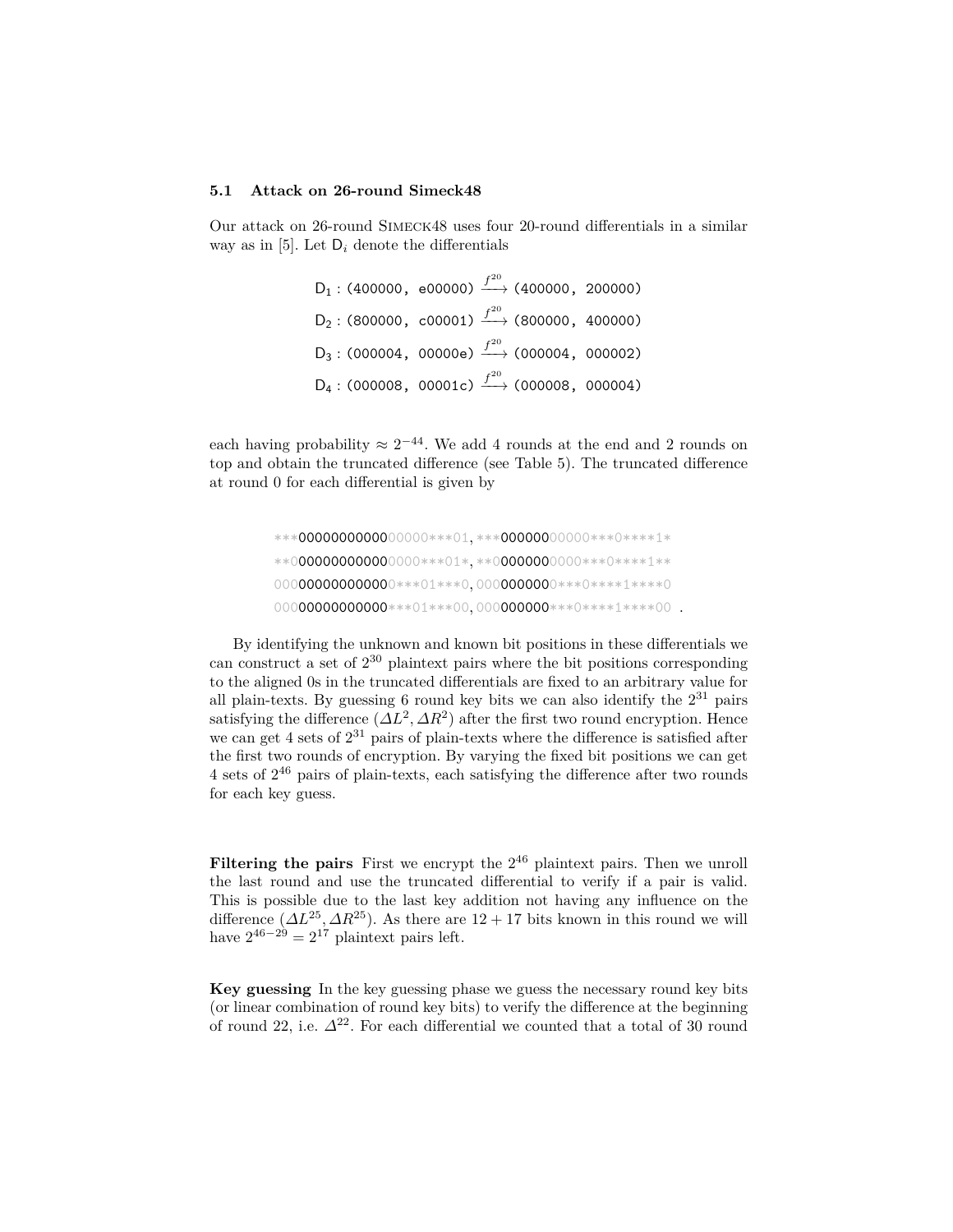

Fig. 6: Filtering for the correct pairs which we use in the key guessing part.

key bits and linear combinations of round key bits are necessary to be guessed during this process. The required key bits  $D_1^K$  for  $D_1$  are

$$
K^{23} = \{2, 17\}
$$
  
\n
$$
K^{24} = \{2, 3, 4, 8, 12, 16, 17, 18, 22\}
$$
  
\n
$$
K^{25} = \{1, 2, 3, 4, 5, 7, 8, 9, 11, 12, 13, 15, 16, 17, 18, 19, 21, 22, 23\}
$$

We describe this process for one round in Figure 7. An interesting difference to Simon in the key guessing part is that the required number of key guesses is much lower, as many bits required to guess coincide when partially recovering the state which can reduce the overall complexity. This is always the case if one of the rotation constants is zero, but similar effects can occur with other choices as well.

For the key guessing part, we keep an array of  $2^{30}$  counters and increment a counter when it is correctly verified with the difference after partial decryption of the cipher-text pairs. For each differential we can verify the remaining  $19(=$  $48 - 29$ ) bits with the key guessing process. For the  $2^{30}$  counters we expect to have  $(2^{17} \times 2^{30})/2^{19} = 2^{28}$  increments. The probability of a counter being incremented is  $2^{28}/2^{30} = 2^{-2}$ . Since 4 correct pairs are expected to be among the filtered pairs, the expected number of counters having having at least 4 increments is

$$
2^{30} \cdot (1 - \Pr(X < 4)) \approx 2^{17.13}.\tag{6}
$$

We observe that there are 18 common key guesses required for the differentials  $D_1$  and  $D_2$ . Hence combining the corresponding array of counters  $T_1$  and  $T_2$ we can get  $2^{17.13} \times 2^{17.13} / 2^{18} = 2^{16.26}$  candidates for 42 bits. Continuing in the same way we observe that  $|D_3^K \cap (D_1^K \cup D_2^K)| = 24$ , hence we get  $2^{16.26} \times$  $2^{17.13}/2^{24} = 2^{9.39}$  candidates for 48 bits. Using  $D_4$  this can be further reduced, as  $|D_4^K \cap (D_1^K \cup D_2^K \cup D_3^K)| = 28$  we expect  $2^{9.39} \times 2^{17.13} / 2^{28} \approx 2^{-1.5}$  candidates for 50 bits. For the remaining 46 bits we perform an exhaustive search.

<sup>&</sup>lt;sup>3</sup> The key has no influence on the input to the non-linear function in the last round.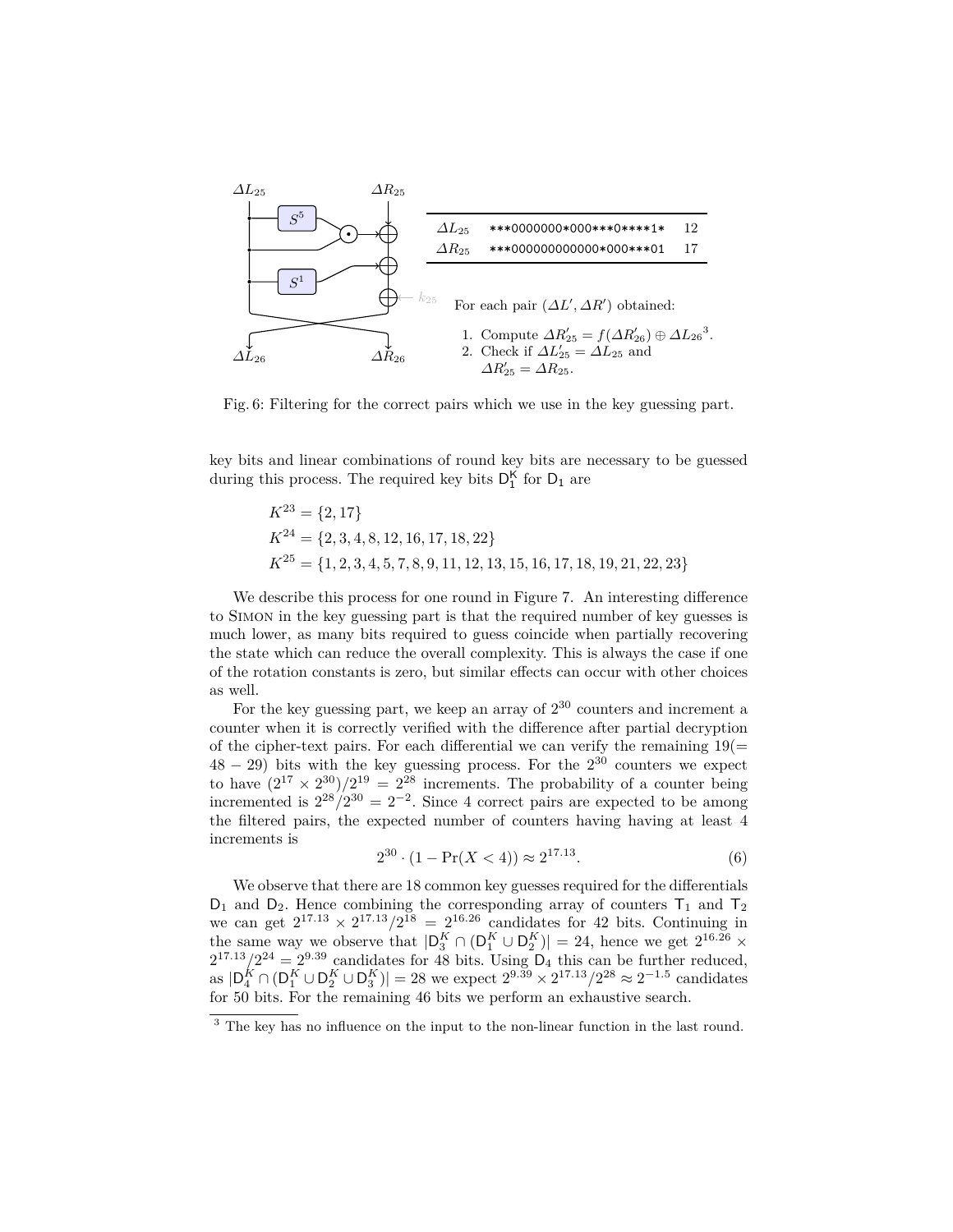**Complexity** The complexity of the attack is dominated by the key recovery process. For the partial decryption process we need  $2^{17} \times 2^{30} \times \frac{4}{26} \approx 2^{45}$  encryptions, hence the complexity of one key recovery attack is  $2^{54}$ . This key recovery is performed for each differential and each  $2<sup>6</sup>$  round key guesses of the initial rounds. Hence the overall complexity of the attack is  $2^{54} \times 2^6 \times 4 = 2^{62}$ .

We expect in our attack that at least 4 out of  $2^{46}$  pairs follow our differential, which has probablity  $\geq 2^{-43.65}$ , for the correct key. Therefore we get a success rate of

$$
1 - \Pr(X < 4) \approx 0.75\tag{7}
$$

However, in practice this will be much higher as we only use a lower bound on the probability of the differential.

### **5.2 Key Recovery for 19-round Simeck32**

For SIMECK32 we also use 4 differentials

 $D_1$ : (8000, 4011)  $\xrightarrow{f^{13}}$  (4000, 0000)  $D_2: (0001, 8022) \xrightarrow{f^{13}} (8000, 0000)$  $D_3: (0008, 0114) \xrightarrow{f^{13}} (0004, 0000)$  $D_4: (0010, 0228) \xrightarrow{f^{13}} (0008, 0000)$ 

each having probability  $\approx 2^{-28}$  (for the truncated differences see Table 10). We add two rounds at the top of the 13-round differential and identify a set of  $2^{30}$ pairs of plain-texts each satisfying the specific difference  $(\Delta L^2, \Delta R^2)$  after the first two round encryption. Identifying a set of plaintext pairs requires to guess 6 key bits.



Fig. 7: Outline of the process of key guessing and filtering for a single round.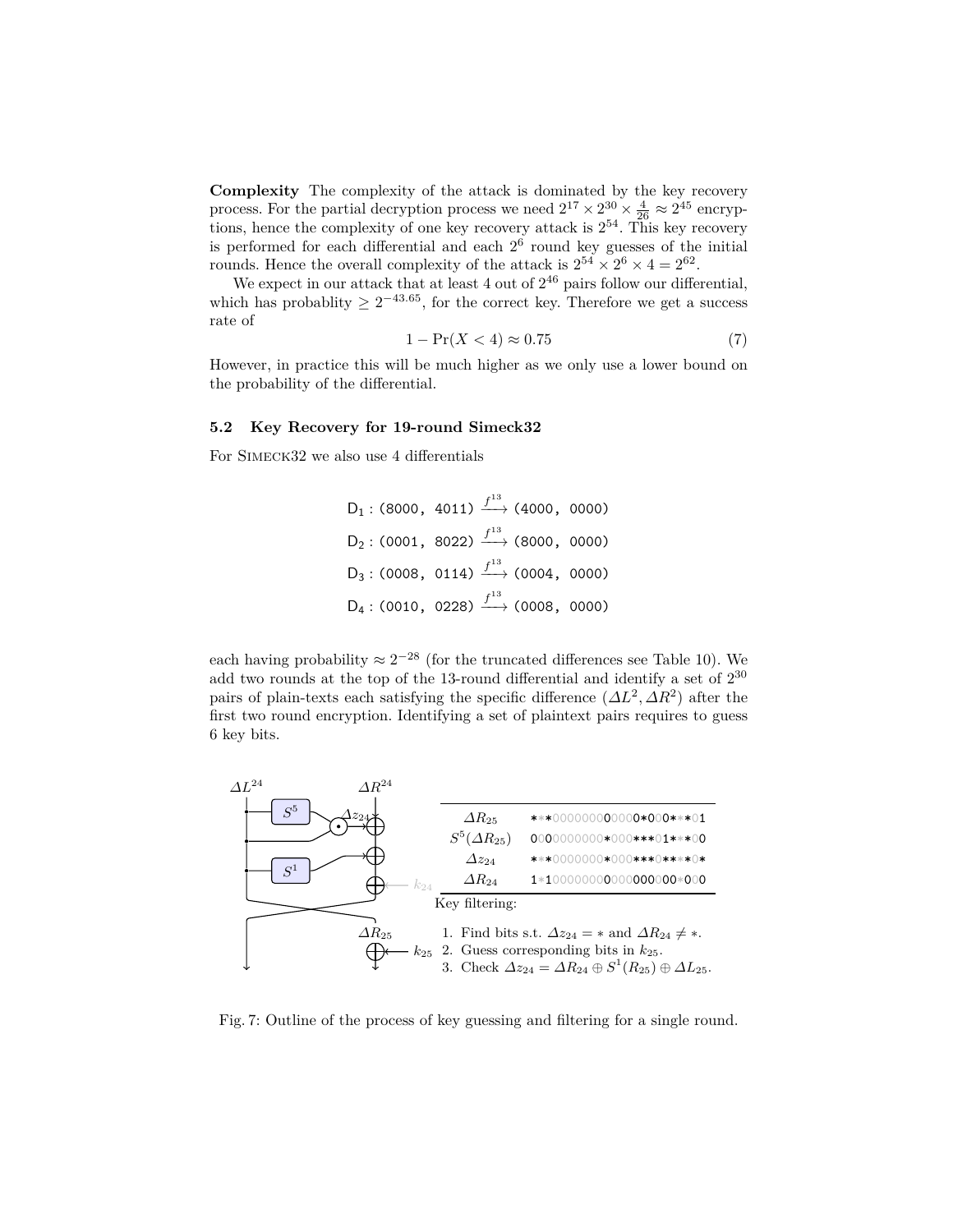**Filtering** We can filter some wrong pairs by unrolling the last round and verifying the truncated difference (with 18 known bits) at the beginning of the last round. This will leave us with  $2^{30-18} = 2^{12}$  pairs.

**Key guessing** We counted that 22 round key bits are necessary to guess for verifying the difference at the end of round 14. The required key bits  $D_1^{\mathsf{K}}$  for  $D_1$ are

$$
K^{16} = \{3, 9\}
$$
  
\n
$$
K^{17} = \{2, 3, 4, 8, 9, 10, 14\}
$$
  
\n
$$
K^{18} = \{1, 2, 3, 4, 5, 7, 8, 9, 10, 11, 13, 14, 15\}
$$

We use the same method as described for Simeck48 during this phase. Out of the filtered pairs we expect to get at least 4 correct pairs (those follow the 13-round differential). Hence the number of candidates for 22 key bits are  $\approx 2^{9.1}$ . The number of common key bits amongst the differentials is given by

$$
D_1^K \cap D_2^K = 14
$$
  

$$
D_3^K \cap (D_1^K \cup D_2^K) = 16
$$
  

$$
D_4^K \cap (D_1^K \cup D_2^K \cup D_3^K) = 20
$$

 $\ddot{\phantom{a}}$ 

and we expect to 1 key candidate for 38 bits. For the remaining 26 bits of the last four round keys we perform exhaustive search.

**Complexity** The complexity of the partial decryption (for the last 4 rounds) is  $2^{12} \times 2^{22} \times \frac{4}{19} \approx 2^{32}$  which is the dominating part of the complexity. Since we perform the key recovery for each differential and for each 6-bit round key guesses of the first two rounds the overall complexity of the attack is  $2^{32+8} = 2^{40}$ .

#### **5.3 Key Recovery for 33-round Simeck64**

We use the following 4 differentials for SIMECK64

$$
D_1: (0, 04400000) \xrightarrow{f^{26}} (08800000, 00400000)
$$
  
\n
$$
D_2: (0, 44000000) \xrightarrow{f^{26}} (88000000, 04000000)
$$
  
\n
$$
D_3: (0, 40000004) \xrightarrow{f^{26}} (80000008, 40000000)
$$
  
\n
$$
D_4: (0, 00000044) \xrightarrow{f^{26}} (00000088, 00000004)
$$

each having probability  $\approx 2^{-60}$  (for the truncated differences see Table 11). We add two rounds at the top of the 26 round differential and identify a set of  $2^{62}$ pairs of plain-texts by guessing 4 round key bits from the first two rounds.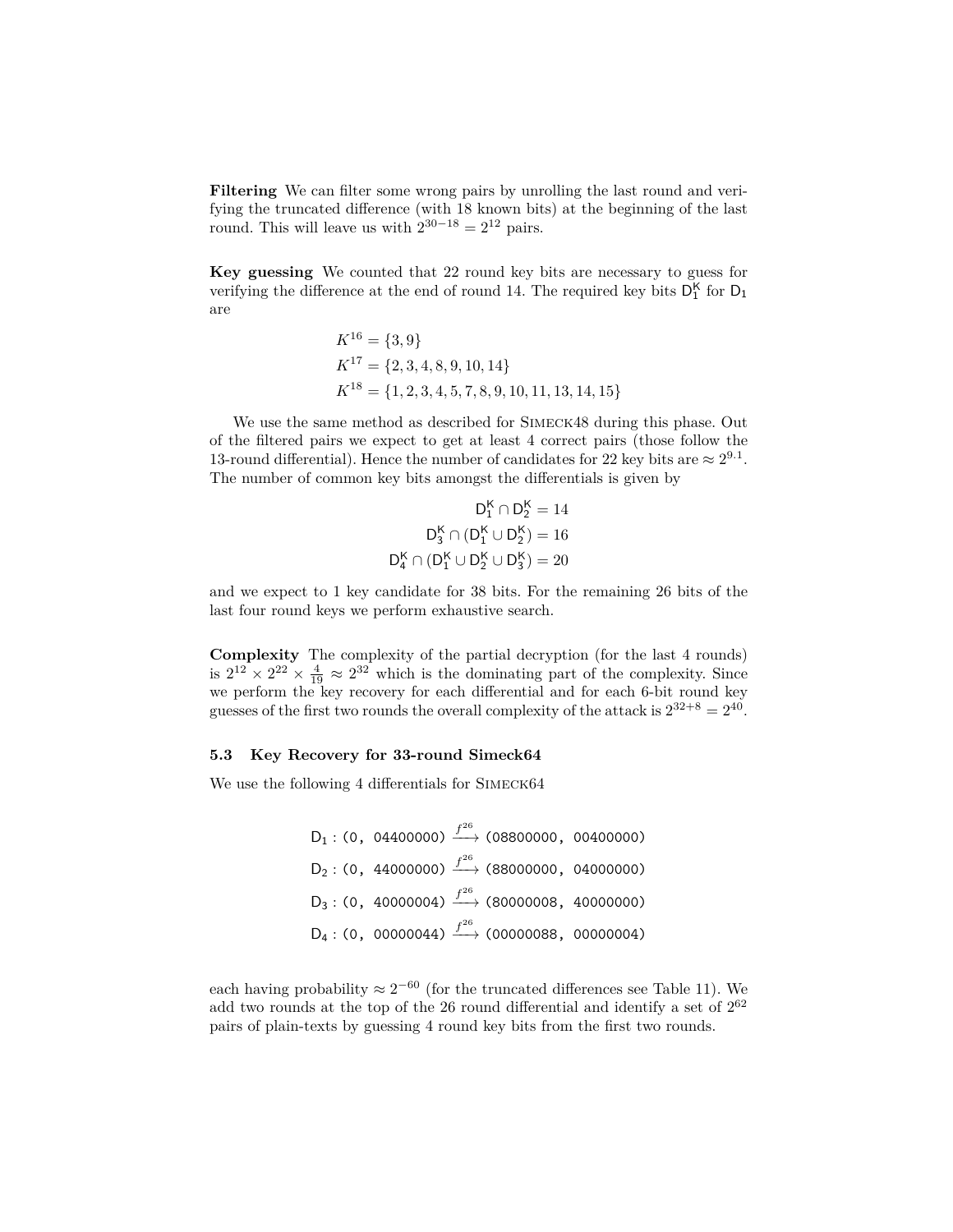**Filtering wrong pairs** We add 5 round truncated difference at the end of the 26 round differential. The last round may be unrolled to verify the difference at the beginning of the last round. This helps to filter some wrong pairs using the known bits of the truncated difference and after filtering we are left with  $2^{62-30} = 2^{32}$  pairs of plaintext out of which we expect  $2^2$  correct pairs (those followed 26 round differential).

**Key guessing** In this phase we guess the necessary key bits from the last four rounds to verify the difference at the beginning of round 28. We counted that 76 key bits are necessary to guess for verifying (*∆L*<sup>28</sup>*, ∆R*<sup>28</sup>). The required key bits  $D_1^K$  for  $D_1$  are

$$
K^{29} = \{0, 18, 22, 28\}
$$
  
\n
$$
K^{30} = \{0, 1, 5, 13, 17, 18, 19, 21, 22, 23, 27, 28, 29, 31\}
$$
  
\n
$$
K^{31} = \{0, 1, 2, 4 - 6, 8, 10, 12 - 14, 16 - 24, 26 - 31\}
$$
  
\n
$$
K^{32} = \{0 - 31\}
$$

Out of the filtered pairs we expect to get at least 4 correct pairs (those that follow the 26-round differential). Hence the number of candidates for 76 key bits are  $\approx 2^{63.12}$ . The number of common key bits amongst the differentials is given by

$$
D^K_1 \cap D^K_2 = 66
$$
  

$$
D^K_3 \cap (D^K_1 \cup D^K_2) = 70
$$
  

$$
D^K_4 \cap (D^K_1 \cup D^K_2 \cup D^K_3) = 64
$$

By combining all the four differentials we expect to get  $2^{52}$  key candidates for 104 bits. For the remaining 24 bits of the last four round keys we perform exhaustive search.

**Complexity** The complexity of the partial decryption (for last 4 rounds) is  $2^{32} \times 2^{76} \times \frac{5}{33} \approx 2^{105}$  which is the dominating part of the complexity. Since we perform the key recovery for each differential and for each 6-bit round key guesses of the first two rounds the overall complexity of the attack is  $2^{105+10} = 2^{115}$ .

### **6 Conclusion and Future Work**

We gave a brief overview of the SIMECK and SIMON block cipher and their resistance against differential and linear cryptanalysis. From our comparison we can see that statistical attacks can cover a significant larger number of rounds for Simeck48 and Simeck64. Our key recovery attacks still have a significant margin compared to generic attacks (see Table 6) in regard to time complexity, therefore additional rounds can be covered using the dynamic key-guessing approach at the costs of a higher complexity.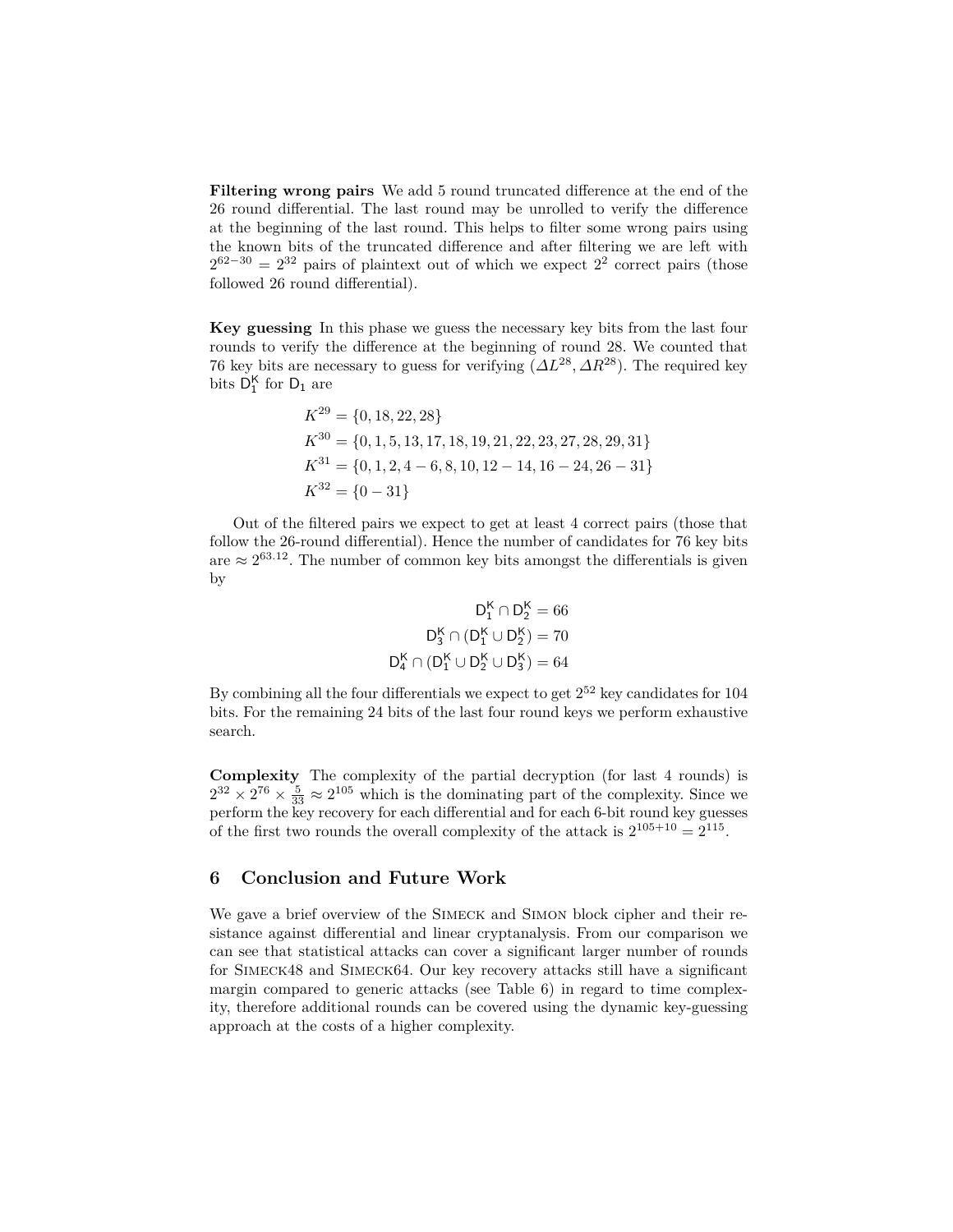| Cipher       | Rounds | Time        | Data     | Memory   | Type                               |
|--------------|--------|-------------|----------|----------|------------------------------------|
| SIMECK32/64  | 20/32  | 262.6       | $2^{32}$ | $2^{56}$ | Imp. Differential [13]             |
| SIMECK32/64  | 22/32  | $2^{57.9}$  | $2^{32}$ |          | $Diff.$ (dynamic key-guessing) [8] |
| SIMECK32/64  | 18/32  | $2^{63.5}$  | $2^{31}$ |          | Linear [3]                         |
| SIMECK32/64  | 19/32  | $2^{40}$    | $2^{31}$ | $2^{31}$ | Differential (Section 5.2)         |
| SIMECK48/96  | 24/36  | $2^{94.7}$  | $2^{48}$ | $2^{74}$ | Imp. Differential [13]             |
| SIMECK48/96  | 28/36  | $2^{68.3}$  | $2^{46}$ |          | $Diff.$ (dynamic key-guessing) [8] |
| SIMECK48/96  | 24/36  | $2^{94}$    | $2^{45}$ |          | Linear [3]                         |
| SIMECK48/96  | 26/36  | $2^{62}$    | $2^{47}$ | $2^{47}$ | Differential (Section 5.1)         |
| SIMECK64/128 | 25/44  | $2^{126.6}$ | $2^{64}$ | 279      | Imp. Differential [13]             |
| SIMECK64/128 | 34/44  | $2^{116.3}$ | $2^{63}$ |          | $Diff.$ (dynamic key-guessing) [8] |
| SIMECK64/128 | 35/44  | $2^{116.3}$ | $2^{63}$ |          | $Diff.(dynamic key-guessing) [8]$  |
| SIMECK64/128 | 27/44  | $2^{120.5}$ | $2^{61}$ |          | Linear $ 3 $                       |
| SIMECK64/128 | 33/44  | $2^{115}$   | $2^{63}$ | $2^{63}$ | Differential (Section 5.3)         |

Table 6: Comparison of the attacks on Simeck.

This also shows that the impact of small design changes in Simon-like block ciphers can be hard to estimate and requires a dedicated analysis, as the underlying design strategy is still not well understood. Especially for variants with a larger block size it is difficult to find lower bounds or estimate the effect of differentials. An open question is whether better differentials exist for both Simon and Simeck which give a surprisingly higher probability as in the case of our differential for Simeck32. This effect could be more significant for larger word sizes and lead to improved attacks.

In this sense Simeck also has an unexpected advantage over Simon and Speck, as the analysis is simpler and requires less computational effort with our approach. This is a property that is especially important in the light of not having cryptanalytic design documentation, nor design rationales for the constants regarding security available by the designers of Simon and Speck.

For both Simon32 and Simeck32 reduced to 13 rounds we observed that for some keys a surprisingly large number of valid pairs can be found. This gives an interesting open problem in classifying the keys which give a significant higher probability for a given differential.

# **Acknowledgments**

We would like to thank the anonymous reviewers who helped improve the quality of this paper The work in this paper was in part supported by European Union's H2020 Programme under grant agreement number ICT-645622 (PQCRYPTO)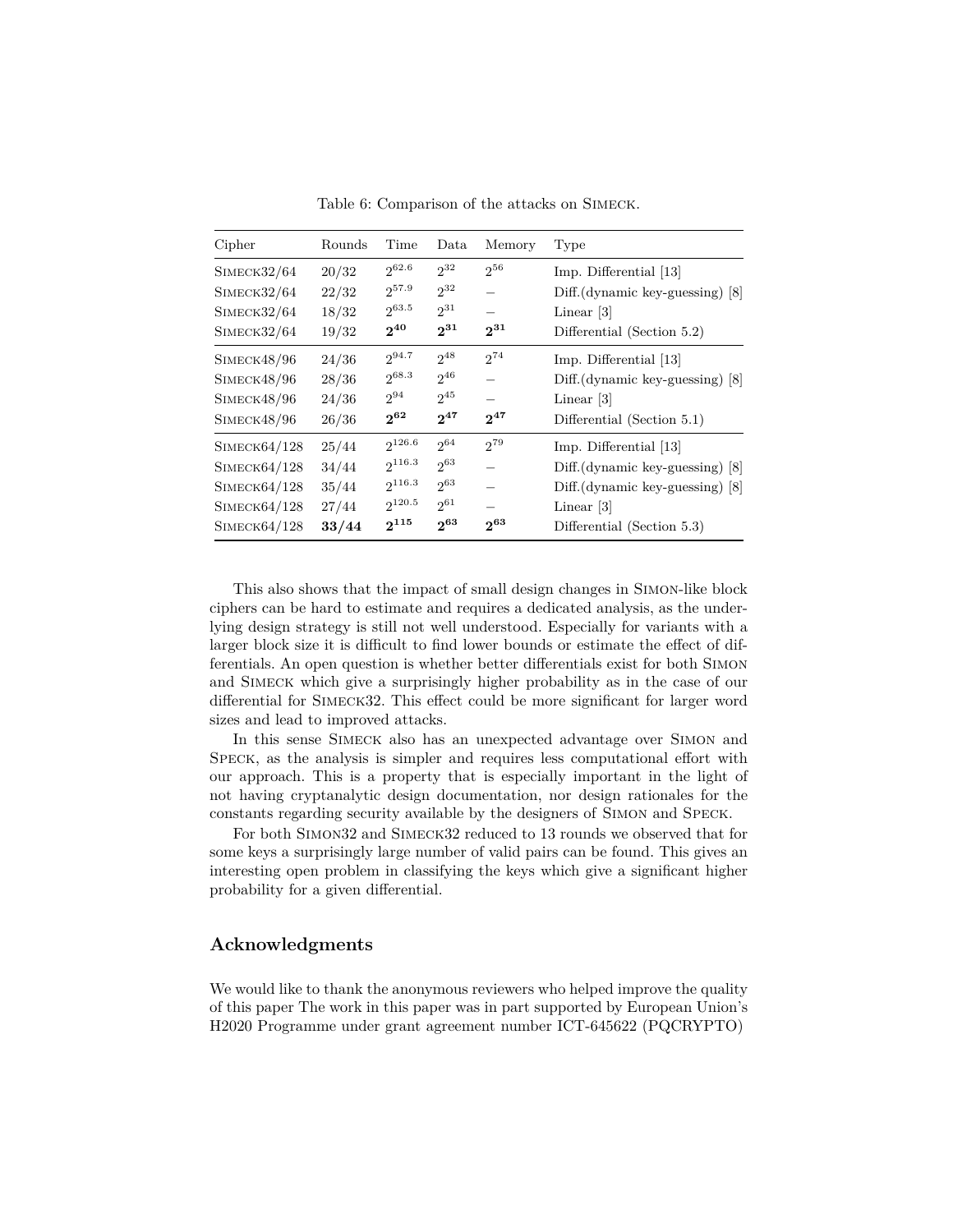### **References**

- 1. Abed, F., List, E., Lucks, S., Wenzel, J.: Differential cryptanalysis of round-reduced SIMON and SPECK. In: Cid, C., Rechberger, C. (eds.) Fast Software Encryption, FSE 2014. Lecture Notes in Computer Science, vol. 8540, pp. 525–545. Springer (2015)
- 2. Alizadeh, J., AlKhzaimi, H., Aref, M.R., Bagheri, N., Gauravaram, P., Kumar, A., Lauridsen, M.M., Sanadhya, S.K.: Cryptanalysis of SIMON variants with connections. In: Saxena, N., Sadeghi, A. (eds.) Radio Frequency Identification: Security and Privacy Issues, RFIDSec 2014. Lecture Notes in Computer Science, vol. 8651, pp. 90–107. Springer (2014)
- 3. Bagheri, N.: Linear cryptanalysis of reduced-round SIMECK variants. In: Progress in Cryptology - INDOCRYPT 2015. pp. 140–152 (2015)
- 4. Beaulieu, R., Shors, D., Smith, J., Treatman-Clark, S., Weeks, B., Wingers, L.: The SIMON and SPECK families of lightweight block ciphers. Cryptology ePrint Archive, Report 2013/404 (2013), http://eprint.iacr.org/
- 5. Biryukov, A., Roy, A., Velichkov, V.: Differential analysis of block ciphers SIMON and SPECK. In: Cid, C., Rechberger, C. (eds.) Fast Software Encryption, FSE 2014. Lecture Notes in Computer Science, vol. 8540, pp. 546–570. Springer (2015)
- 6. Kölbl, S.: CryptoSMT: An easy to use tool for cryptanalysis of symmetric primitives (2015), https://github.com/kste/cryptosmt
- 7. Kölbl, S., Leander, G., Tiessen, T.: Observations on the SIMON block cipher family. In: Advances in Cryptology - CRYPTO 2015. pp. 161–185 (2015)
- 8. Qiao, K., Hu, L., Sun, S.: Differential security evaluation of simeck with dynamic key-guessing techniques. Cryptology ePrint Archive, Report 2015/902 (2015), http://eprint.iacr.org/
- 9. Sun, S., Hu, L., Wang, M., Wang, P., Qiao, K., Ma, X., Shi, D., Song, L., Fu, K.: Constructing mixed-integer programming models whose feasible region is exactly the set of all valid differential characteristics of SIMON. Cryptology ePrint Archive, Report 2015/122 (2015), http://eprint.iacr.org/
- 10. Sun, S., Hu, L., Wang, P., Qiao, K., Ma, X., Song, L.: Automatic security evaluation and (related-key) differential characteristic search: Application to SIMON, PRESENT, LBlock, DES(L) and other bit-oriented block ciphers. In: Sarkar, P., Iwata, T. (eds.) Advances in Cryptology - ASIACRYPT 2014. Lecture Notes in Computer Science, vol. 8873, pp. 158–178. Springer (2014)
- 11. Wang, N., Wang, X., Jia, K., Zhao, J.: Differential attacks on reduced simon versions with dynamic key-guessing techniques. Cryptology ePrint Archive, Report 2014/448 (2014), http://eprint.iacr.org/
- 12. Wang, Q., Liu, Z., Varici, K., Sasaki, Y., Rijmen, V., Todo, Y.: Cryptanalysis of reduced-round SIMON32 and SIMON48. In: Meier, W., Mukhopadhyay, D. (eds.) Progress in Cryptology - INDOCRYPT 2014. Lecture Notes in Computer Science, vol. 8885, pp. 143–160. Springer (2014)
- 13. Yang, G., Zhu, B., Suder, V., Aagaard, M.D., Gong, G.: The simeck family of lightweight block ciphers. In: Cryptographic Hardware and Embedded Systems - CHES 2015. Springer (2015), to appear.

## **A Bounds for Linear trails**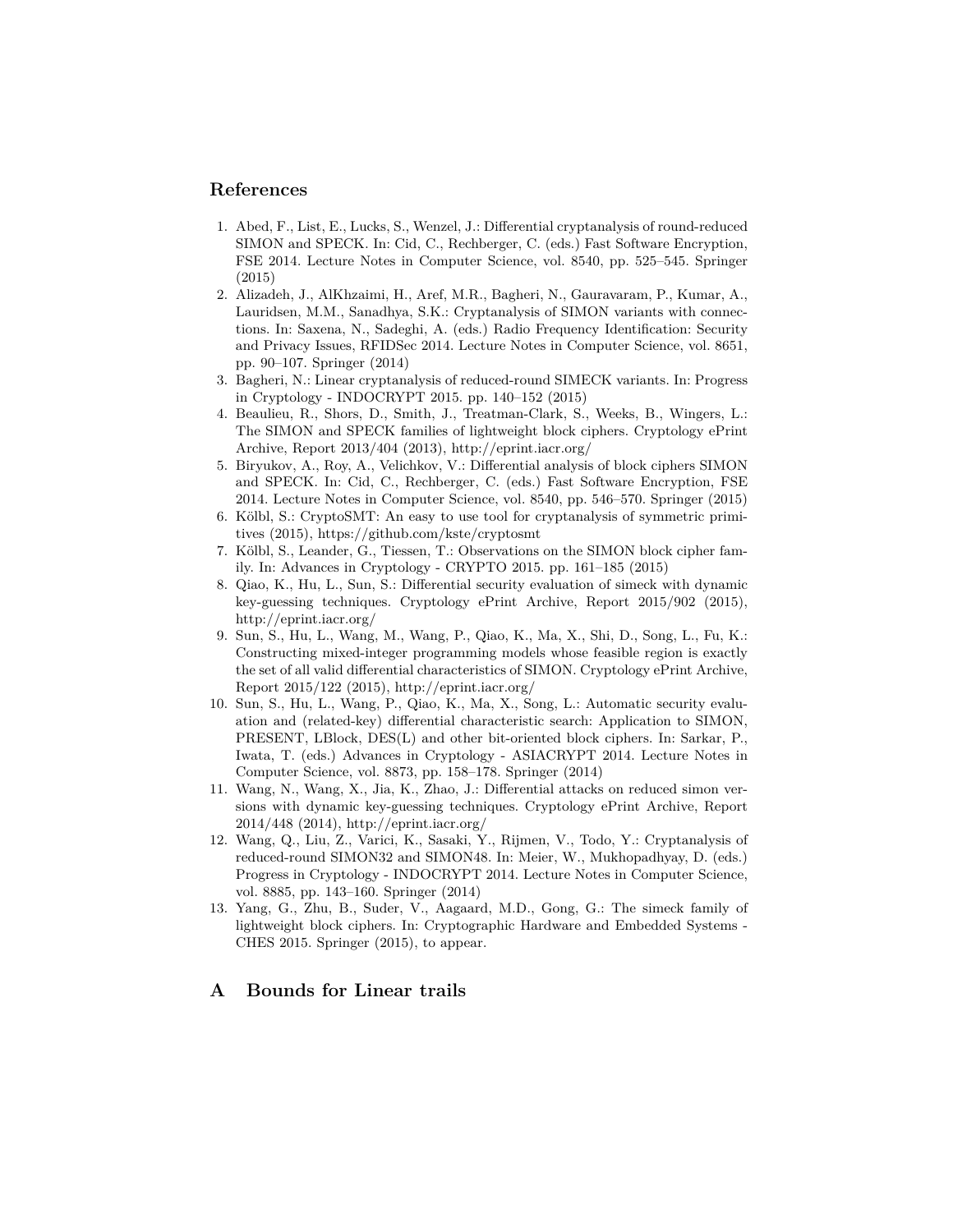

Fig. 8: Bounds for the best linear trails for variants of Simon and Simeck. For the different variants of Simeck the bounds are the same.

Table 7: Classification of all the 40 rotation invariant 13-round differentials for SIMECK32.

| Type 1                                  |                                         |                                          |                                         |
|-----------------------------------------|-----------------------------------------|------------------------------------------|-----------------------------------------|
| $(0, 22) \xrightarrow{f^{13}} (2a, 1)$  | $(4, 8a8) \xrightarrow{f^{13}} (88, 0)$ | $(4, 8e8) \xrightarrow{f^{13}} (88, )$   | $(0,11) \xrightarrow{f^{13}} (1d,8)$    |
| $(0, 11) \xrightarrow{f^{13}} (115, 8)$ | $(0,88) \xrightarrow{f^{13}} (8e8,4)$   | $(4, a8) \xrightarrow{f^{13}} (88, 0)$   | $(1,3a) \xrightarrow{f^{13}} (22,0)$    |
| Type 2                                  |                                         |                                          |                                         |
| $(4, 8a) \xrightarrow{f^{13}} (aa, 4)$  | $(4, 8a) \xrightarrow{f^{13}} (ae, 4)$  | $(1, a8) \xrightarrow{f^{13}} (228, 1)$  | $(4, aa) \xrightarrow{f^{13}} (a, 4)$   |
| $(4, 8e) \xrightarrow{f^{13}} (aa, 4)$  | $(4, 2e) \xrightarrow{f^{13}} (a, 4)$   | $(4, 2e) \xrightarrow{f^{13}} (e, 4)$    | $(2,57) \xrightarrow{f^{13}} (5,2)$     |
| $(2,5) \xrightarrow{f^{13}} (55,2)$     | $(4, 8e) \xrightarrow{f^{13}} (2a, 4)$  | $(1, 2a8) \xrightarrow{f^{13}} (228, 1)$ | $(2,7) \xrightarrow{f^{13}} (55,2)$     |
| $(4, aa) \xrightarrow{f^{13}} (8e, 4)$  | $(4,ae) \xrightarrow{f^{13}} (e,4)$     | $(4, 8a) \xrightarrow{f^{13}} (2e, 4)$   | $(2,15) \xrightarrow{f^{13}} (5,2)$     |
| $(2,7) \xrightarrow{f^{13}} (17,2)$     | $(4,e) \xrightarrow{f^{13}} (ae,4)$     | $(4,ae) \xrightarrow{f^{13}} (8e,4)$     | $(4, 8a) \xrightarrow{f^{13}} (2a, 4)$  |
| $(4, e) \xrightarrow{f^{13}} (2a, 4)$   | $(4,a) \xrightarrow{f^{13}} (2a,4)$     | $(4, 2e) \xrightarrow{f^{13}} (8a, 4)$   | $(4,2a) \xrightarrow{f^{13}} (8e,4)$    |
| $(4, a) \xrightarrow{f^{13}} (ae, 4)$   | $(4,8e) \xrightarrow{f^{13}} (ae,4)$    | $(1,28) \xrightarrow{f^{13}} (b8,1)$     | $(4, 8e) \xrightarrow{f^{13}} (2e, 4)$  |
| $(1, b8) \xrightarrow{f^{13}} (238, 1)$ | $(4, ae) \xrightarrow{f^{13}} (8a, 4)$  | $(2, 15) \xrightarrow{f^{13}} (7, 2)$    | $(1, 2a8) \xrightarrow{f^{13}} (38, 1)$ |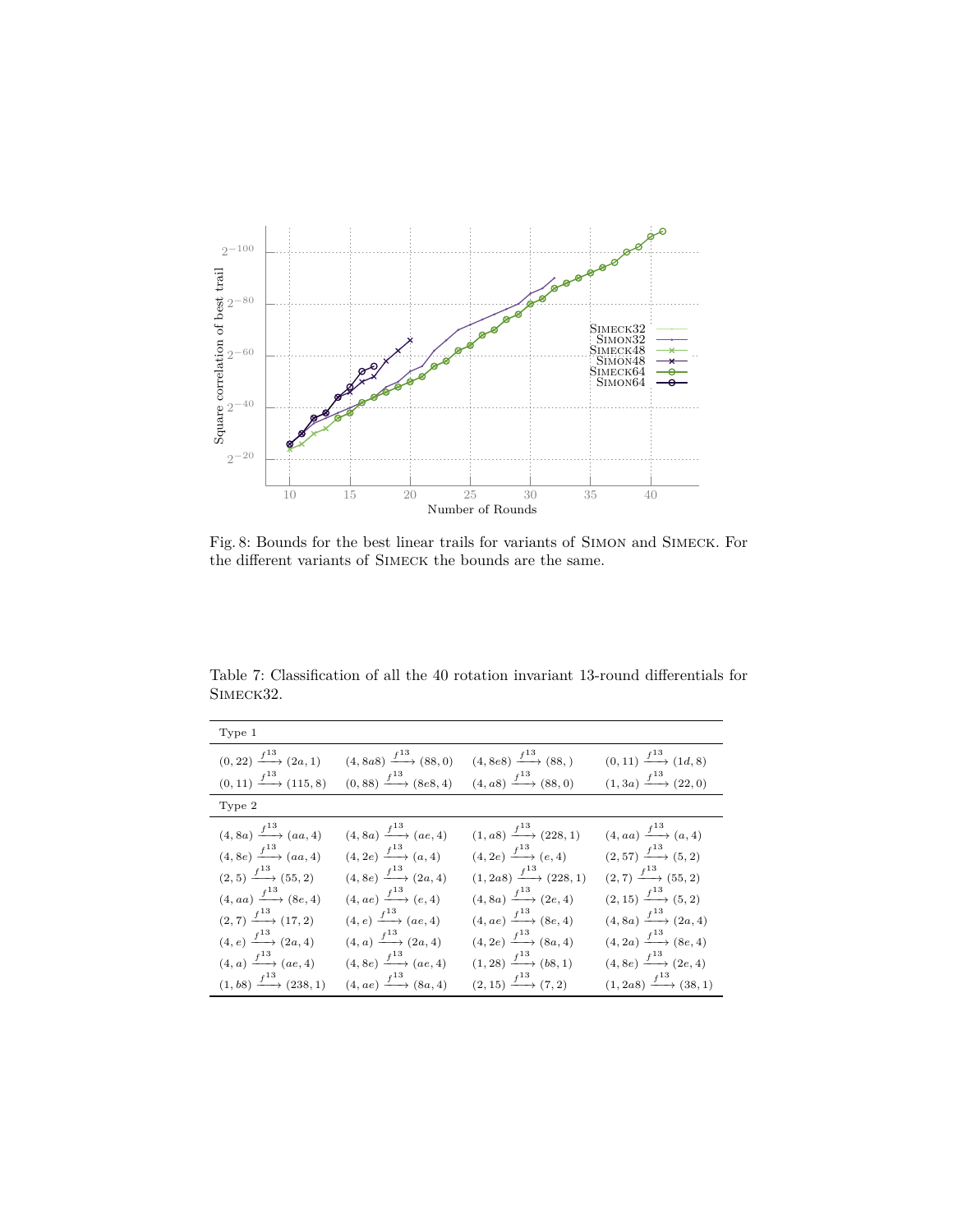| $\log_2 \Pr(Q)$ | Type 1       | Type 2       | Type 3         |
|-----------------|--------------|--------------|----------------|
| $-32$           | 1            | 1            | $\Omega$       |
| $-33$           | $\Omega$     | $\Omega$     | $\Omega$       |
| $-34$           | 9            | 7            | $\Omega$       |
| $-35$           | 6            | 5            | $\overline{0}$ |
| $-36$           | 38           | 24           | 8              |
| $-37$           | 44           | 28           | $\overline{2}$ |
| $-38$           | 124          | 71           | 87             |
| $-39$           | 166          | 96           | 79             |
| $-40$           | 367          | 210          | 560            |
| $-41$           | 521          | 308          | 868            |
| $-42$           | 1014         | 625          | 2911           |
| $-43$           | 1566         | 1002         | 5170           |
| $-44$           | 2629         | 1752         | 12485          |
| $-45$           | 4232         | 2975         | 22007          |
| $-46$           | 6448         | 5101         | 43969          |
| $-47$           | 9620         | 8234         | 75212          |
| $-48$           | 13952        | 14439        | 133341         |
| $-49$           | 19425        | 24653        | 220359         |
|                 | $2^{-27.88}$ | $2^{-28.43}$ | $2^{-27.29}$   |

Table 8: Distribution of the trails for the different type of differentials in 13-round SIMECK32.

Table 9: Number of trails and time to find them for the Simeck48 differential  $(400000, e00000) \xrightarrow{f^{20}} (400000, 200000).$ 

| $\log_2 \Pr(Q)$ | $#$ Trails     | Pr(Differential) | T          |
|-----------------|----------------|------------------|------------|
| $-50$           | $\mathbf{1}$   | $-50.0$          | 3.72s      |
| $-51$           | $\overline{0}$ | $-50.0$          | 6.9s       |
| $-52$           | 12             | $-48.0$          | 19.78s     |
| $-53$           | 6              | $-47.7520724866$ | 31.77s     |
| $-54$           | 80             | $-46.7145977811$ | 42.62s     |
| $-55$           | 68             | $-46.4301443917$ | 55.68s     |
| $-56$           | 413            | $-45.804012702$  | 77.58s     |
| $-57$           | 484            | $-45.5334136623$ | 104.69s    |
| $-58$           | 1791           | $-45.1367816524$ | 180.02s    |
| $-59$           | 2702           | $-44.8963843436$ | 265.5s     |
| $-60$           | 7225           | $-44.6271009401$ | 528.39s    |
| $-61$           | 12496          | $-44.4289288164$ | 1068.95s   |
| $-62$           | 28597          | $-44.2312406041$ | 2603.59s   |
| $-63$           | 52104          | $-44.0720542548$ | 6146.77s   |
| $-64$           | 111379         | $-43.9193398907$ | 19276.9s   |
| $-65$           | 207544         | $-43.7902765446$ | 41938.08s  |
| $-66$           | 238939         | $-43.7209043818$ | 70720.98s  |
| $-67$           | 228530         | $-43.6888725691$ | 96657.81s  |
| $-68$           | 229018         | $-43.6730860168$ | 123706.38s |
| $-69$           | 276314         | $-43.6636455186$ | 160688.8s  |
| $-70$           | 271192         | $-43.6590352669$ | 197354.41s |
| $-71$           | 269239         | $-43.6567522016$ | 232641.34s |
| $-72$           | 267563         | $-43.6556191172$ | 271083.28s |
| $-73$           | 266716         | $-43.6550547005$ | 308072.68s |
| $-74$           | 227971         | $-43.6548135551$ | 336027.17s |
|                 |                |                  |            |